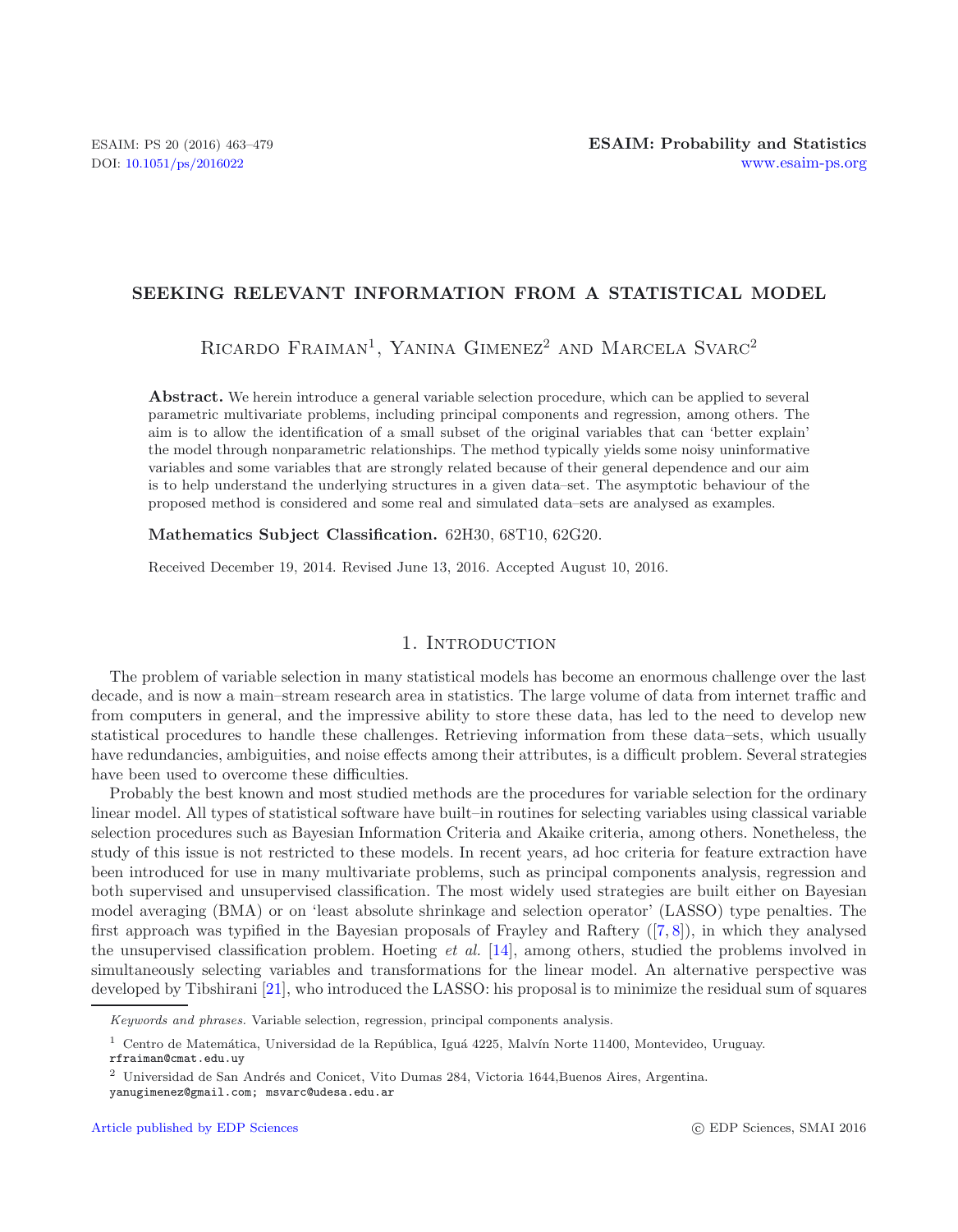subject to the sum of the absolute values of the coefficients being less than a constant typically some coefficients are shrunk and others set to zero. This procedure is especially suitable for large data–sets, specifically when there are more variables than observations. Some important references for that direction were provided by Witten and Tibshirani [\[23](#page-16-2)], who introduced a procedure for clustering the observations using an adaptive, chosen set of features that they considered to be lasso–type penalty functions. The same authors (Witten and Tibshirani [\[22](#page-16-3)]) introduced the notion of using lassoed principal components to identify differentially–expressed genes, and they considered the problem of testing the significance of features in high–dimensional data. A detailed description of this method can be found in [\[12\]](#page-16-4).

All these variable selection criteria jointly select the variables and adjust the statistical model. We tackle the variable selection problem from a different perspective. In first place, we perform a statistical analysis of the data (such as regression or principal components). Once this analysis has succeeded, we proceed to find the subset of variables that better explain the output. We do not propose to perform the analysis with fewer variables, in fact, it can even be applied after having performed a classical model selection procedure.

We extend some ideas introduced in Fraiman *et al.* [\[6](#page-15-2)] for classification methods to regression and principal components analysis. Therein, two procedures for variable selection in cluster analysis and classification rules have been introduced. Both of them are based on the idea of *blinding* unnecessary variables. To cancel the effect of one variable, they substitute all their values by the marginal mean in the first proposal and by the conditional mean in the second one. The marginal mean approach is mainly intended for identifying *noisy* uninformative variables, whereas the conditional mean approach can also deal with dependence. In this article, we extend the potential uses of the second of these procedures.

To illustrate our aims, consider the following simple linear model:

<span id="page-1-0"></span>
$$
Y = \beta' \mathbf{X} + \varepsilon = 3X_1 - 3X_2 + 4X_3 + \varepsilon,\tag{1.1}
$$

where  $X_3 = \exp(X_1 X_2)$  and  $X_1$  and  $X_2$  are normal independent random variables centred on the origin with unit variance; the errors,  $\varepsilon$ , are independent, normally distributed random variables with zero mean and variance 0.25. One hundred observations were generated using this model. It is clear that the regression function is a function of a subset of  $\{X_1, X_2, X_3\}$  with cardinality 2, but there is no linear model for two of the three variables,  $X_1, X_2$ , and  $X_3$ , that fits the data well. But if we estimate  $X_3$  by  $E(X_3|X_1, X_2)$  then the model  $Y = \beta'(X_1, X_2, E(X_3 | X_1, X_2)) + \varepsilon$  will fit properly.

Figure [1a](#page-2-0) shows the surface adjusted to match the complete model and the surface adjusted to match  $Y = \beta_1 X_1 + \beta_2 X_2 + \varepsilon$ . It is clear that all three variables are needed to predict the underlying model correctly. Figure [1b](#page-2-0) shows a scatter plot of  $\hat{\beta}'$ **X** *versus*  $\hat{\beta}'(X_1, X_2, \hat{E}(X_3|X_1, X_2))$ , where  $\hat{E}(X_3|X_1, X_2)$  is the k-nearest neighbors estimate with  $k = 10$  and  $\beta$  represents the OLS  $\beta$  estimate for Equation [\(1.1\)](#page-1-0). The linear relationship that can be seen in this figure predicts  $X_3$  extremely well, highlighting that almost all the information contained in this variable can be described by the other two variables when it is estimated (*via* conditional expectation) using the data–set. This is the central idea expressed in this paper, and it can be applied to a great variety of models.

The remainder of this paper is organized as follows. We introduce the main definitions and the population version of our proposal in Section 2, and provide the empirical counterparts of the procedures and present our main results in Section 3. We provide some practical advice for implementing our proposals in Section 4, and apply our methods to simulated and real data–sets in Section 5. Some final comments are given in Section 6, and all the proofs are given in the Appendix.

# 2. Our setup: Main definitions and notation

We begin by defining some notation used throughout the paper. Then we state the problem in terms of the underlying data distribution. We then express the population statements in terms of the sample data using the empirical distribution in a plug–in fashion.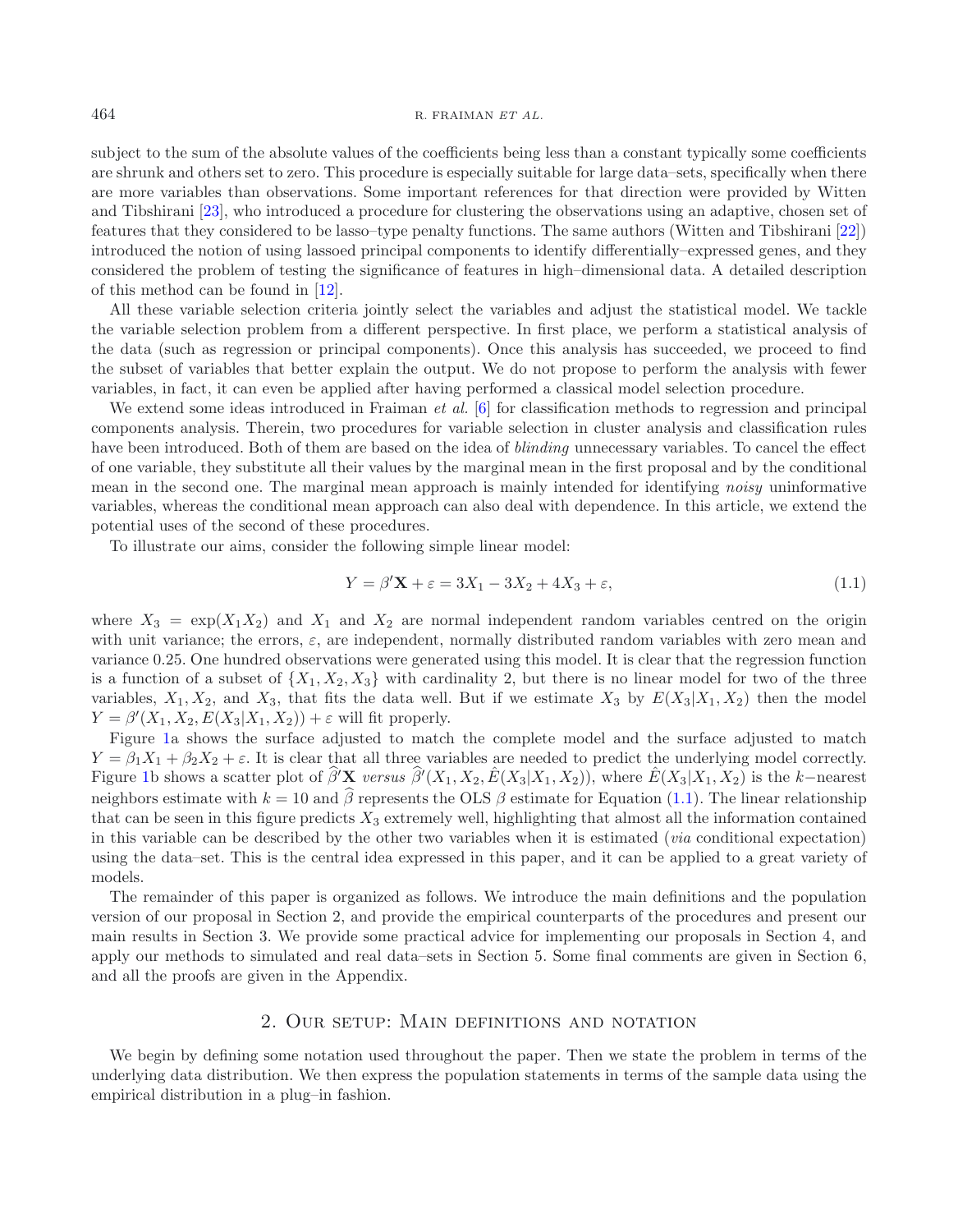<span id="page-2-0"></span>

<span id="page-2-1"></span>FIGURE 1. (a) The darker surface was adjusted using a linear model involving the three variables while the ligther surface was adjusted using a linear model involving only  $X_1$  and  $X_2$ . **(b)** Scatter plot with the regression function for the complete data–set on the horizontal axis and, on the vertical axis, the regression function with  $X_3$  predicted by  $X_1, X_2$ .

Even though we are presenting a variable selection procedure that can be applied to many parametric statistical problems, we are going to focus on regression models and principal components analysis. We first set the theoretical framework for the regression models, and then extend the ideas to principal components.

Let us consider the regression models,

$$
Y = g(\mathbf{X}, \beta) + \varepsilon,\tag{2.1}
$$

where,  $Y, \varepsilon \in \mathbb{R}$  are random variables,  $\mathbf{X} \in \mathbb{R}^p$  is a random vector, and  $\beta \in \mathbb{R}^p$  is the vector of parameters to be estimated. The regressor variables, **X**, have distribution  $\mathcal{P}$ , the errors,  $\varepsilon$ , have zero mean and are independent of **X**. If  $g(\mathbf{X}, \beta) = \mathbf{X}'\beta$  this is the classical linear model, otherwise it is a non-linear regression model.

The population target is given by  $\beta_0$ , fulfilling

$$
\beta_0 = \operatorname{argmin}_{\beta} E(\rho \left( Y - g(\mathbf{X}, \beta) \right)). \tag{2.2}
$$

If  $\rho(\cdot) = \|\cdot\|^2$  we have the ordinary least squares estimates.

Suppose that we are satisfied with model [\(2.1\)](#page-2-1). Our aim is to find a subset of variables from **X** that retains almost all the relevant information for the model, without redundancies or noise.

The coordinates of the vector **X** are denoted  $X[i]$ ,  $i = 1, \ldots, p$ . It is important to note that throughout this paper, p remains fixed.

Given a subset of indices  $I \subset \{1,\ldots,p\}$  with cardinality  $d \leq p$ , we call **X**(I) the subset of random variables  $\{X[i], i \in I\}$ . With a slight abuse of notation, if  $I = \{i_1 < \ldots < i_d\}$ , we also denote the vector  $(X[i_1], \ldots, X[i_d])$ as  $\mathbf{X}(I)$ , and define the *blinded* vector  $\mathbf{Z}(I) := \mathbf{Z} = (Z[1], \ldots, Z[p])$ , where

$$
Z(I)[i] = \begin{cases} X[i] & \text{if } i \in I \\ E(X[i]|\mathbf{X}(I)) & \text{if } i \notin I. \end{cases}
$$
 (2.3)

 $\mathbf{Z}(I) \in \mathbb{R}^p$ , but it depends only on  $\{X[i], i \in I\}$  variables. The distribution of  $\mathbf{Z}(I)$  is denoted  $Q(I)$ . Lastly,  $\eta^{i}(z) = E(X[i]|\mathbf{X}(I) = z)$  for  $i \notin I$ , represents the regression function.

Typically we are interested in the case where  $d \ll p$ . Given a fixed integer d,  $1 \leq d \ll p$ , we let  $\mathcal{I}_d$  be the family of all subsets of  $\{1,\ldots,p\}$  with cardinality d. We seek a small subset, I, such that  $g(\mathbf{X},\beta_0)$  is as close as possible to  $g(\mathbf{Z}(I), \beta_0)$ .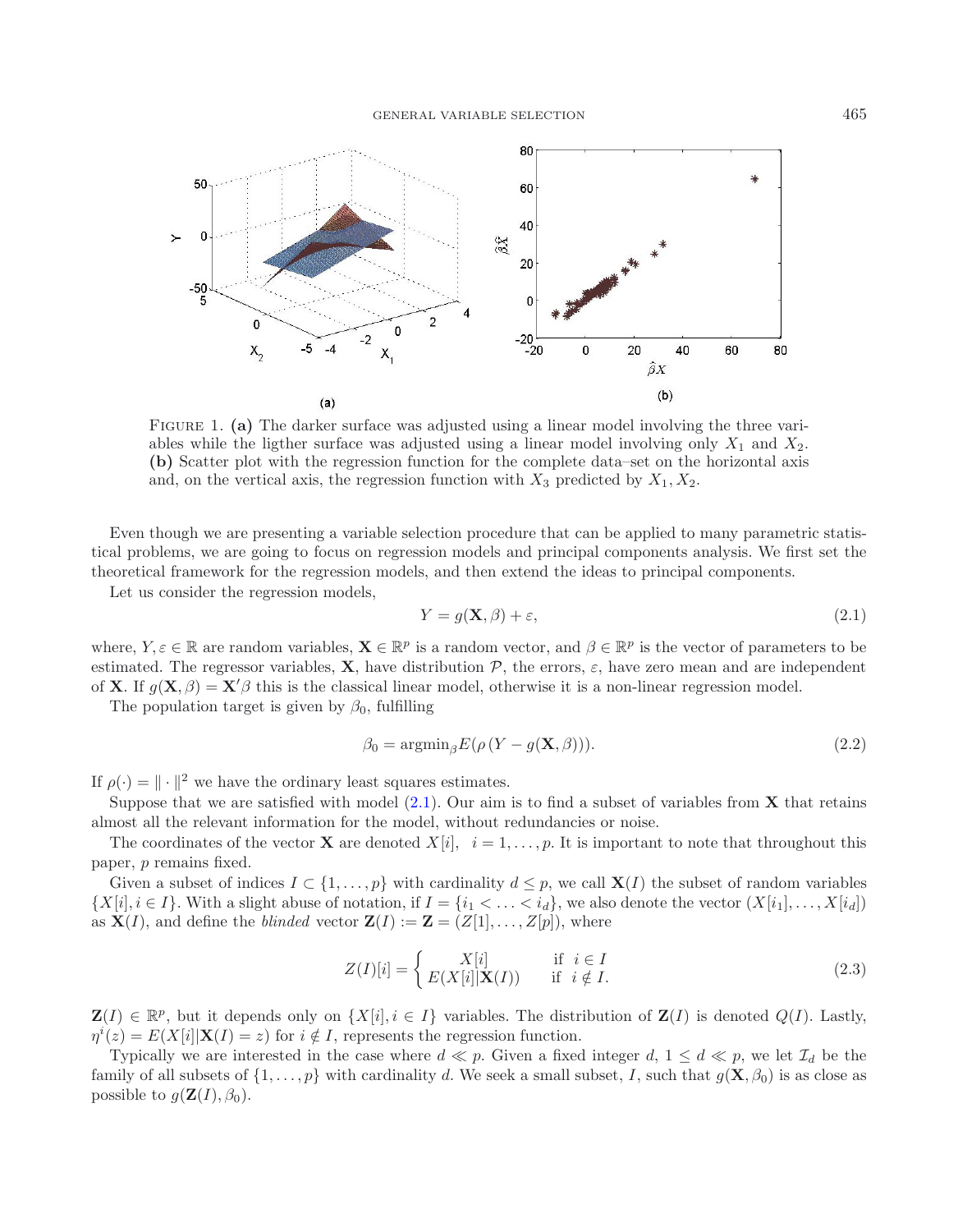#### <span id="page-3-0"></span>466 R. FRAIMAN *ET AL.*

More precisely,  $\mathcal{I}_0 \subset \mathcal{I}_d$  is defined as the family of subsets in which the minimum  $h(I)$  is attained for  $I \in \mathcal{I}_d, i.e.,$ 

$$
\mathcal{I}_0 = \operatorname{argmin}_{I \in \mathcal{I}_d} h(I),\tag{2.4}
$$

where

$$
h(I) = E\left( (g(\mathbf{X}, \beta_0) - g(\mathbf{Z}(I), \beta_0))^2 \right).
$$
 (2.5)

The objective function [\(2.5\)](#page-3-0) measures the mean square distance between the regression function with the original variables and the regression function with the blinded variables.

We apply our procedure to the classical dimension reduction technique, principal components analysis (PCA). We seek a linear function of the components of **X** that accounts for most of the information contained in **X**. More precisely, we seek the linear combination that has the largest variance among the values of **X**. Our goal is to maximize the variance of the projection  $\alpha' \mathbf{X}$ , *i.e.*, to choose  $\alpha \in \mathbb{R}^p$  according to,

<span id="page-3-1"></span>
$$
\alpha_1 = \underset{\{\alpha : ||\alpha|| = 1\}}{\operatorname{argmax}} Var(\alpha' \mathbf{X}) = \underset{\{\alpha : ||\alpha|| = 1\}}{\operatorname{argmax}} \alpha' \Sigma \alpha,
$$

where  $\Sigma$  is **X**'s covariance matrix. In this way, we obtain the first principal component, which is the direction of the eigenvector corresponding to the largest eigenvalue. We assume that  $\Sigma$  is positive definite and that all the eigenvalues,  $\lambda_1,\ldots,\lambda_p$  are different. The next principal component directions are defined by

$$
\alpha_k = \underset{\{||\alpha||=1, \ \alpha\perp[\alpha_1,\ldots,\alpha_{k-1}]\}}{\text{argmax}} Var\left(\alpha' \mathbf{X}\right) = \underset{\{||\alpha||=1, \ \alpha\perp[\alpha_1,\ldots,\alpha_{k-1}]\}}{\text{argmax}} \alpha' \Sigma \alpha \quad \text{for} \quad k=2,\ldots,p,\tag{2.6}
$$

where  $[\alpha_1,\ldots,\alpha_{k-1}]$  is the subspace spanned by the vectors  $\{\alpha_1,\ldots,\alpha_{k-1}\}.$ 

From the spectral theorem, it follows that if  $\lambda_1 > \lambda_2 > \ldots > \lambda_p$  are the eigenvalues of  $\Sigma$ , then the solutions to the principal components analysis are the corresponding eigenvectors  $\alpha_k$ ,  $k = 1, \ldots, p$ . Therefore,  $\mathbf{U}_k = \alpha'_k \mathbf{X}$ is the kth principal component. We assume that having performed PCA, the first  $l \ll p$ , principal components successfully represent the original data–set. Next, we define  $I \in \mathcal{I}_d$  (typically  $d \ll p$ )

$$
\mathbf{U}_k(I) = \alpha'_k \mathbf{Z}(I), \text{ for } k = 1, \dots, l.
$$

Lastly, we look for the subset  $I \in \mathcal{I}_d$  that minimizes the objective function,

$$
h(I) = \sum_{k=1}^{l} E\left( |\mathbf{U}_k - \mathbf{U}_k(I)|^2 \right).
$$
 (2.7)

This function measures the sum of the mean square distances between the projections in the direction of the l first principal components considering the original variables and the blinded ones.

**Remark 2.1.** The proposal can be extended to the case of eigenvalues with multiplicity greater than one. Let  $\lambda_j$  be an eigenvalue with multiplicity greater than one, denote by  $E_j$  the eigenmanifold of  $\Sigma$  corresponding to  $\lambda_j$  and  $P_j$  the orthogonal projection operator from  $\mathbb{R}^p$  to  $E_j$ . Then write  $U_j = P_j X$  and  $U_j(I) = P_j Z(I)$ , hence equation  $(2.7)$  remains well defined.

<span id="page-3-2"></span>**Remark 2.2.** Extensions of these procedures to generalized linear models and canonical correlation analysis can be found in [\[9\]](#page-15-3).

### 3. Empirical versions

In this section, we will define the empirical versions of the models described above and present the consistency results for each of the models studied. We require consistent estimates of the set  $I_0$ ,  $I_0 \subseteq \mathcal{I}_d$  based on a sample  $\mathbf{X}_1,\ldots,\mathbf{X}_n$  of iid random p dimensional vectors, with a distribution  $\mathcal{P}$ .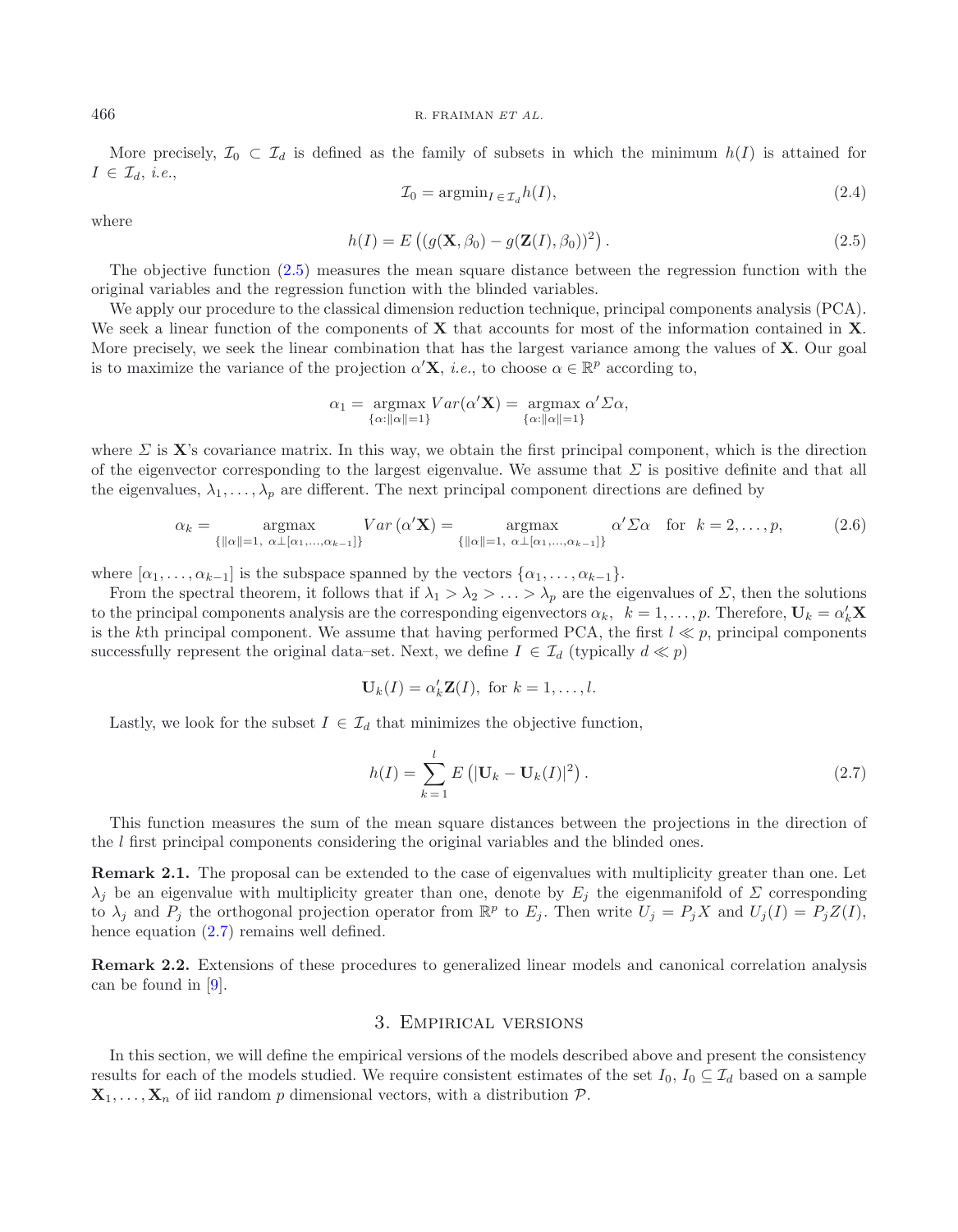Given a subset  $I \in \mathcal{I}_d$ , the first step is to obtain the blinded version of the sample of random vectors in  $\mathbb{R}^p$ ,  $\hat{\mathbf{X}}_1(I),\ldots,\hat{\mathbf{X}}_n(I)$ , that only depend on  $\mathbf{X}(I)$ , and estimate the conditional expectation (the regression function) non–parametrically. The following assumption is needed for all the models considered here.

**H1**. For all  $i \notin I$ ,  $\hat{\eta}^i(z)$  is a strongly consistent estimator of  $\eta^i(z) = E(X[i]|\mathbf{X}(I) = z)$  for almost all  $z(\mathcal{P})$ uniformly. Conditions under which **H1** holds can be found in [\[10](#page-15-4)].

First, we define the empirical version of the *blinded* observations. As an example, we consider the r nearest neighbour (r-NN) estimates. We fix an integer r (the number of nearest neighbours used) and calculate the Euclidean distance restricted to the coordinates I among the observations  $\mathbf{X}_1(I),\ldots,\mathbf{X}_n(I)$ . For each j ∈  $\{1,\ldots,n\}$ , we find the set of indices  $C_j$  of the r nearest neighbours of  $\mathbf{X}_j(I)$  among  $\{\mathbf{X}_1(I),\ldots,\mathbf{X}_n(I)\}$ , where  $\mathbf{X}_i(I) = {\mathbf{X}_i[i], i \in I}.$ 

Next we define the random vectors  $\hat{\mathbf{X}}_i(I), 1 \leq j \leq n$  satisfying

$$
\hat{X}_j(I)[i] = \begin{cases} X_j[i] & \text{if } i \in I \\ \frac{1}{r} \sum_{m \in C_j} X_m[i] & \text{otherwise,} \end{cases} \tag{3.1}
$$

where  $X_j[i]$  stands for the *i*th coordinate of the vector  $\mathbf{X}_j$ .

 $Q_n(I)$  stands for the empirical distribution of  ${\{\mathbf X_i(I), 1 \leq j \leq n\}}$ .

Given a subset of indices  $I \in \mathcal{I}_d$ , we define the empirical version of the objective function  $h_n(I)$ , and we seek the optimal subsets of variables  $I_0 \subset I_d$ , which are the family of subsets in which the minimum of  $h_n(I)$  is reached, *i.e.*

<span id="page-4-2"></span>
$$
\hat{\mathcal{I}}_0 = \operatorname{argmin}_{I \in \mathcal{I}_d} h_n(I). \tag{3.2}
$$

Thus,  $h_n(I)$  and  $h(I)$  must be explicitly determined for each statistical procedure.

<span id="page-4-0"></span>For instance, in regression models, the empirical counterpart of the objective function [\(2.5\)](#page-3-0) is given by

$$
h_n(I) = \frac{1}{n} \sum_{j=1}^n \left( g\left(\mathbf{X}_j, \beta_n\right) - g\left(\hat{\mathbf{X}}_j(I), \beta_n\right) \right)^2, \tag{3.3}
$$

where  $\beta_n$  is an almost surely consistent estimator of  $\beta_0$ . To obtain our main results, some additional assumptions may be needed for each model. For instance in a regression problem, we will require the following assumptions.

**HR1**. The estimate  $\beta_n$  converges a.s. to the true value  $\beta_0$ , and the regression function g is uniformly continuous.

**Remark 3.1.** In order to include the linear regression case, we can replace the uniform continuity of the regression function  $q$  by the following conditions:

$$
|g^{2}(x,a) - g^{2}(x,b)| \le C \|a - b\|^{2} \|x\|^{2} \quad \text{and,} \quad |g^{2}(x,a) - g^{2}(y,a)| \le C \|x - y\|^{2} \|a\|^{2}.
$$

# <span id="page-4-1"></span>**HR2**.  $E(g^2(\mathbf{X}, \beta_0)) < \infty$ .

**Theorem 3.2.** *Let*  $\{(\mathbf{X}_i, Y_i), j \geq 1\}$  *be iid*  $p+1$  *dimensional random vectors satisfying* [\(2.1\)](#page-2-1)*. Given*  $d, 1 \leq d \leq p$ *, let*  $I_d$  *be the family of all subsets of*  $\{1,\ldots,p\}$  *with cardinality* d and let  $I_{d,0} \subset I_d$  be the family of subsets in *which the minimum of the right–hand side of equation* [\(2.5\)](#page-3-0) *is reached. Then, under* **H1**, **HR1** *and* **HR2***, we have that*  $\hat{I}_n \in \mathcal{I}_0$  *eventually almost surely, i.e.,*  $\hat{I}_n = I_0$  *with*  $I_0 \in \mathcal{I}_0$   $\forall n > n_0(\omega)$ *, with probability one.* 

The proof can be found in the Appendix.

For the PCA, the empirical counterpart of equation [\(2.7\)](#page-3-1) is given by

$$
h_n(I) = \sum_{k=1}^l \frac{1}{n} \sum_{j=1}^n \left| \alpha_k^{\prime n} \mathbf{X}_j - \alpha_k^{\prime n} \hat{\mathbf{X}}_j(I) \right|^2.
$$
 (3.4)

where  $\alpha_k'^n$  denotes an almost surely consistent estimator of  $\alpha_k'$ , for  $k = 1, \ldots, l$  and we require the following additional assumptions.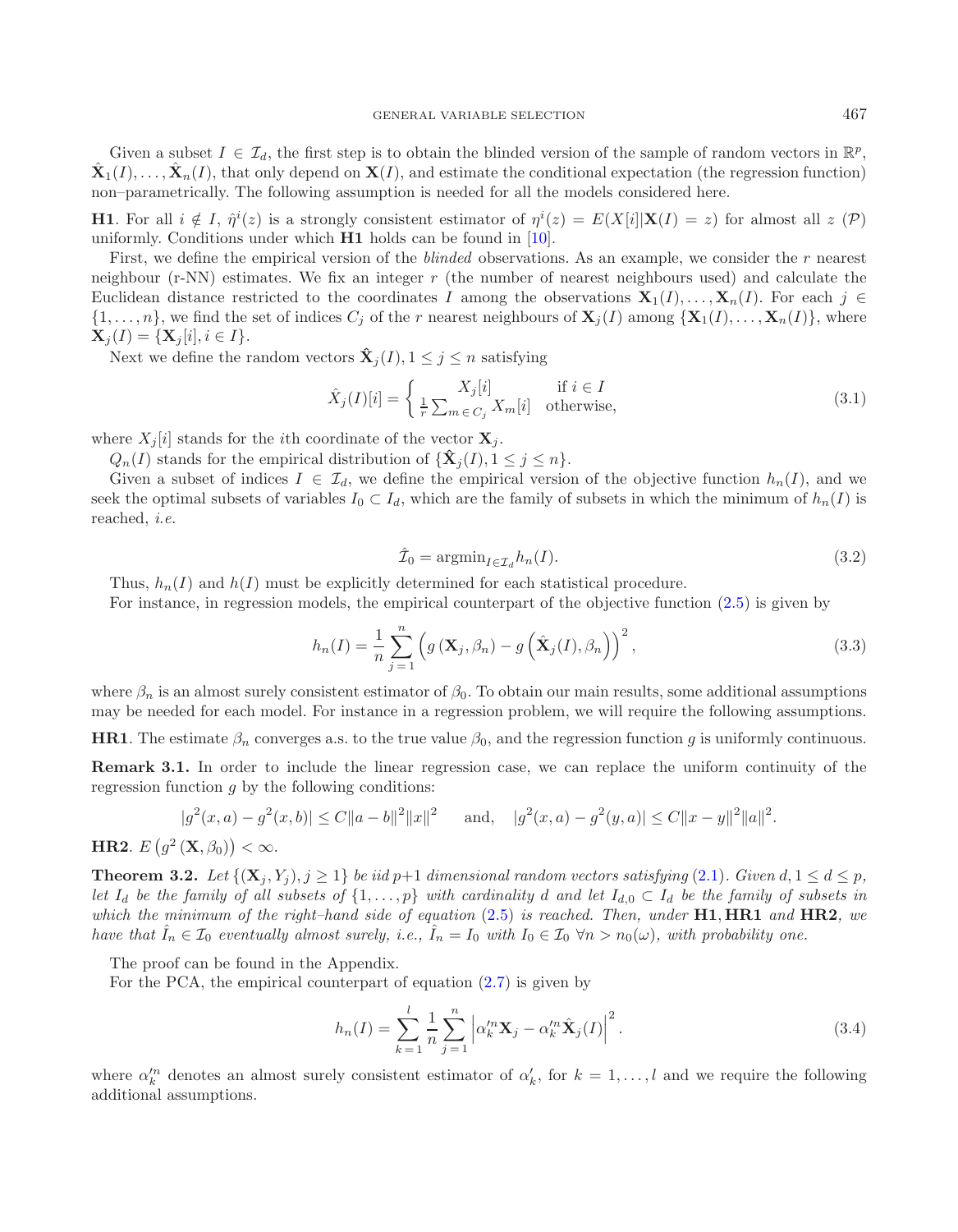**HP1**. The covariance matrix  $\Sigma$  is positive definite and all of the eigenvalues are different. **HP2.**  $E\left( (Z(I)[j] - X(I)[j])^2 \right) < \infty$ .

<span id="page-5-0"></span>**Theorem 3.3.** Let  $\{X_j, j \geq 1\}$  be iid p dimensional random vectors. Given  $d, 1 \leq d \leq p$ , let  $I_d$  be the family of all the subsets of  $\{1,\ldots,p\}$  with cardinality d and let  $I_{d,0} \subset I_d$  be the family of subsets in which the minimum *of the right–hand side of equation* [\(2.7\)](#page-3-1) *is reached. Then, under* **H1**, **HP1** *and* **HP2** *we have that*  $I_n \in \mathcal{I}_0$ *eventually almost surely, i.e.*  $\hat{I}_n = I_0$  *with*  $I_0 \in I_0 \ \forall n > n_0(\omega)$ *, with probability one.* 

The proof can be found in the Appendix.

**Remark 3.4.** This result can be extended to the case where there are eigenvalues with multiplicity greater than one. Let  $\lambda_{j,n}$  be a consistent estimator of  $\lambda_j$  an eigenvalue with multiplicity greater than one, and  $P_{n,j}$  be the corresponding empirical orthogonal projection operator from  $\mathbb{R}^p$  to  $E_n$  followed by estimating *via* plugging in  $U_j$  and  $U_j(I)$ . The proof of the consistency is similar to the proof of Theorem [3.3,](#page-5-0) the strong consistency of  $P_{n,j}$  to  $P_j$  is stated in [\[2\]](#page-15-5) Proposition 3.

**Remark 3.5.** If d is not sufficiently small the algorithm may become greedy. In that case, it may be convenient to use semiparametric models on the conditional mean or to use robust alternatives as more practical methods. The consistency results given in the previous theorem will be valid as long as the semiparametric estimates verify the consistency assumptions required for the purely nonparametric estimates. For instance, we can use the results presented by He and Shi (1996) to validate our consistency results.

### 4. Practical considerations

<span id="page-5-1"></span>In this section, we present some practical considerations that will be useful for implementing the method, and will be helpful in the analysis of real data examples. The first point explains how the nonparametric regression estimation should be implemented, and the last point provides two heuristic rules for choosing the number of variables that should be retained.

Let  $I \subseteq \{1,\ldots,p\}$ , our aim is to perform a regression estimate of  $X[i]$  based on  $\mathbf{X}(I)$  for  $i \in I^c$ ,

$$
\widehat{X}[i] = E_{P_n} \left( X[i] | \mathbf{X}(I) \right).
$$

For the sake of simplicity, as mentioned in Section [3,](#page-3-2) we choose an r-NN estimate. We suggest that the generalized cross validation procedure should be used, so that the optimal number of neighbours is estimated consistently, as described by Li (1987),

$$
\widehat{X}_k[i] = \frac{1}{r} \sum_{j=1}^n X_j[i] I_{\{||\mathbf{X}_j(I) - \mathbf{X}_k(I)|| \le R_k(I)\}},
$$

where  $R_k(I)$  is the distance from  $\mathbf{X}_k(I)$  to its r nearest neighbour.

The number of nearest neighbours  $r = r(i, I)$  must be chosen for each subset I and coordinate  $i \in I<sup>c</sup>$ . The optimal  $r$  will be chosen by generalized cross–validation:

$$
\widehat{r}_{\rm opt}(i,I) = \arg\min_{r} \frac{\frac{1}{n} \sum_{j=1}^{n} (X_j[i] - \widehat{X}_j[i])^2}{(1 - \frac{1}{r})^2}.
$$

Another important issue is how to select the number of variables that should be kept. In the procedures introduced in this paper the objective function is scale dependent, and so it is not straightforward to fix a threshold exogenously. We propose two heuristic procedures for choosing the number of variables that should be retained. In a *scree plot* approach, for each  $d = \sharp I$ , the subset  $I_0(d)$  with the best predictive ability relative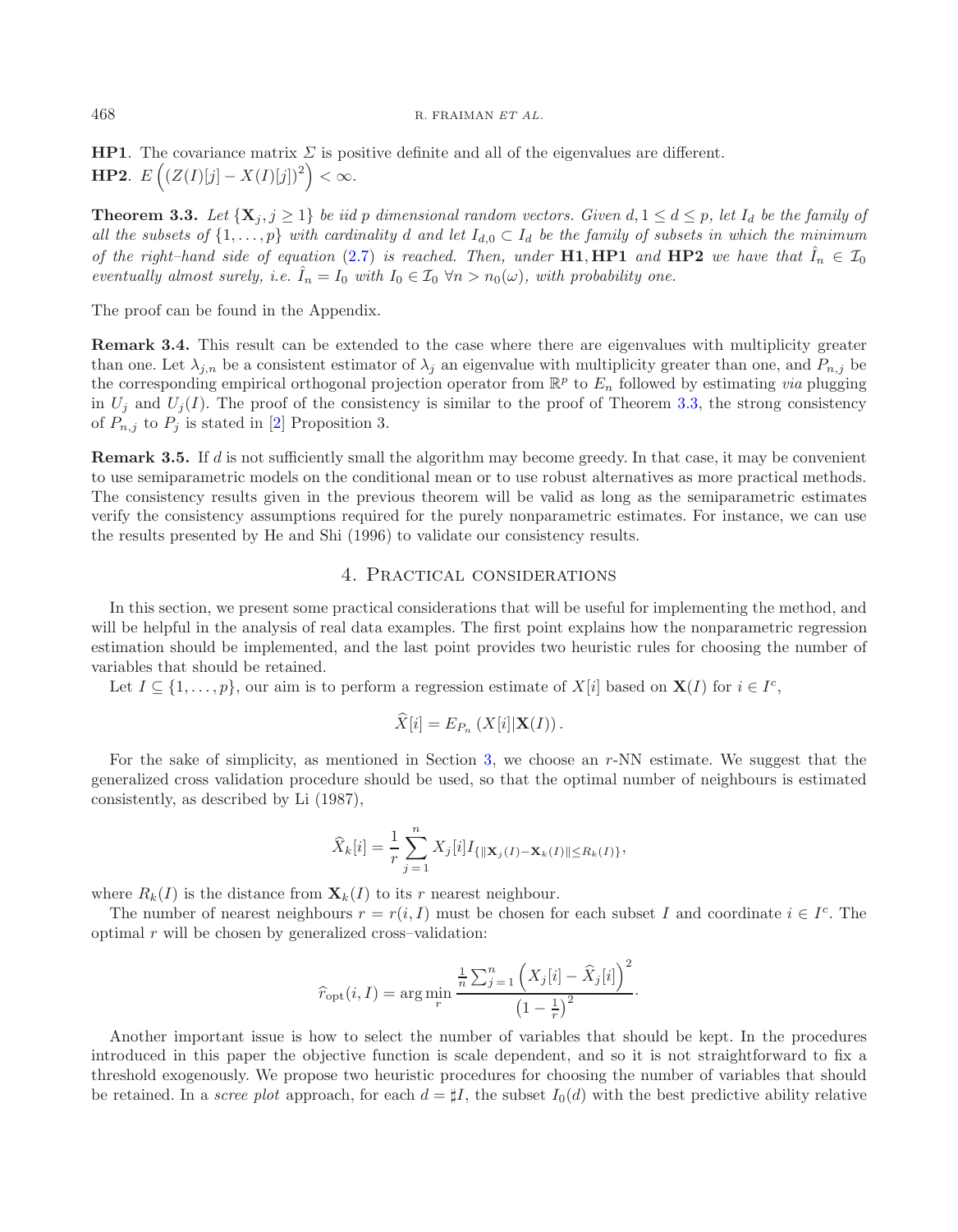to the statistical procedure under consideration (*i.e.*, that minimizes the objective function) is kept, as well as the value that the objective function reaches,  $h_n(I_0(d))$ . It is clear that  $h_n(I_0(d))$  decreases when the number of variables increases. Our proposal is to inspect the graph  $(d, h_n(I_0(d)))$  and decide at which value of d the slope of the lines through the points are very steep to the left of d but not to the right. One can visualize an *elbow* at this value. We suggest that this number, d of variables should be used. Of course this procedure is greedy and computationally expensive if the number of variables in the original data–set and/or the number of retained variables is large. There are criteria that share the spirit of our proposal in problems concerning cluster and principal components analysis.

In a *penalized minimization* criterion, we propose to minimize  $h_n$  introducing a penalty for the cardinality of I,  $sharp I = d$ . Specifically, our aim is to find a subset  $I_0$  such that

$$
I_0 = \underset{I \in \mathcal{I}}{\arg \min} \, h_n(I) + d^2 \sqrt{h_{n,0}},\tag{4.1}
$$

where *I* is the family of all the nonempty subsets of  $\{1,\ldots,p\}$  and  $h_{n,0} = \frac{1}{n} \sum_{j=1}^{n} g(\mathbf{X}_j, \beta_n)$  (respectively,  $h_{n,0} = \sum_{k=1}^{l} \frac{1}{n} \sum_{j=1}^{n} (\alpha_k^{\prime n} \mathbf{X}_j)$  for the regression models (respectively, for PCA). The main advantage of this criterion is that it may be combined with a genetic algorithm to find a set of initial solutions, and then one may carry out an exhaustive search among the subsets of those variables. Another alternative is to implement a stepwise algorithm to find a solution. In either cases, there is no guarantee that an optimal solution will be attained, but these strategies allow avoiding the examination of all  $2^p - 1$  possible subsets.

# 5. Some simulated and real data examples

In this section we conduct some simulation experiments to analyse the behaviour of our procedure and compare it with several well known variable selection procedures. We also challenge our proposal with a well known data–set.

#### **5.1. Synthetic data–sets**

#### *5.1.1. Regression: The classical linear model*

The data are generated fulfilling the following linear model:

$$
Y_j = 2 + 3X_{1j} - 4X_{2j} + 2X_{3j} - \frac{3}{2}X_{4j} - X_{5j} + \frac{1}{50}X_{6j} + 3X_{7j} + 4X_{8j} - X_{9j} + e_j,
$$

for  $j = 1, \ldots, n$  where  $X_{1j}, X_{2j} \sim N(0, 4)$  are independent random variables,  $X_{3j} = (X_{1j}X_{2j})^2$ ,  $X_{4j} =$  $(X_{1j}X_{2j})^3Z_{1j}$ ,  $X_{5j} = X_{1j}^4Z_{2j}$ ,  $X_{6j} = (X_{1j}X_{2j})^5Z_{3j}$ ,  $X_{7j} = \exp(X_{1j}X_{2j})$ ,  $X_{8j} = \sqrt{|X_{1j}X_{2j}|}$  and  $X_{9j} =$  $\exp(X_{2j})Z_{4j}, Z_{ij}$  for  $i = 1, \ldots, 4$  are independent random variables normally distributed centred at the origin with variance 0.25, and the errors  $e_j$  are iid random variables with distribution  $N(0, 1)$ . The model basically depends on two variables  $X_{1j}$  and  $X_{2j}$ , while variables  $X_{3j}, \ldots, X_{8j}$  are nonlinear transformations of  $X_{1j}$  and  $X_{2j}$  or of the interaction between them.

Samples of size  $n = 200$  and 300 were drawn repeatedly to attain 1000 replicates. For the sake of simplicity we did not find the optimal number of nearest neighbours for each variable and established 10 or 20 nearest neighbours for the nonparametric estimations. As suggested in Section 4, d, the number of variables retained, was selected by inspecting the graph  $(d, h_n(I_0(d)))$  until the slope of the lines through the points is steepest at the left of d, blinded procedure scree plot (BPSP). We also implemented the blinded procedure penalized minimization criterion (BPPM) introduced in Section [4.](#page-5-1)

We challenged our method with several variable selection procedures. Four of them are classical variable selection criteria, namely: Akaike (AIC), Bayesian Information Criteria (BIC), Adjust  $R^2$  (ADJR2) and the p-value for an F-test of the change in the sum of squared errors by adding or removing the term (SSE). A detailed reference for these criteria can be found in Seber and Lee [\[19\]](#page-16-5) and almost every statistical software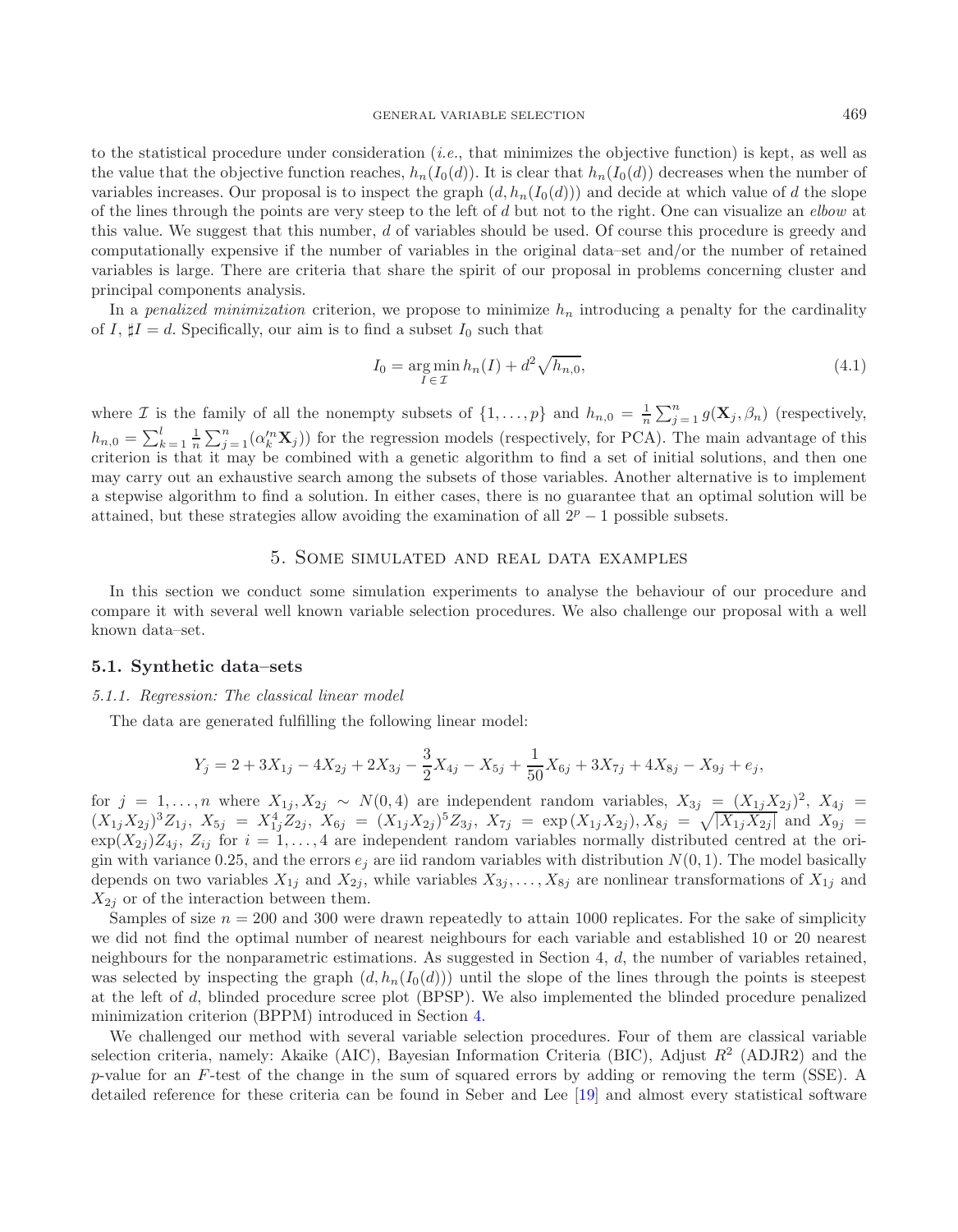<span id="page-7-0"></span>Table 1. Summary statistics. *First line:* Mean number of variables selected. *Second line:* Median number of variables selected. *Third line:*  $\%$  of hits  $=$   $\%$  of times that two variables have been chosen. *Fourth line:*  $NOVS \le 5 = \%$  of times that up to 5 variables have been chosen.

| Variable Selection Criteria |               |                |                |                               |                |              |   |                                 |       |      |      |      |
|-----------------------------|---------------|----------------|----------------|-------------------------------|----------------|--------------|---|---------------------------------|-------|------|------|------|
| Number of                   |               | <b>BPSP</b>    |                | <b>BPPM</b>                   |                |              |   | AIC BIC ADJR2 SSE LARS SCAD MCP |       |      |      |      |
| Observations                |               |                |                | $r = 10 r = 20 r = 10 r = 20$ |                |              |   |                                 |       |      |      |      |
| $n = 200$                   | Mean          | 2.05           | 2.05           | 2.22                          | 2.22           | 8.39 8.28    |   | 8.19                            | 8.24  | 4.64 | 3.42 | 4.31 |
|                             | Median        | $\mathfrak{D}$ | $\mathcal{D}$  | $\mathcal{D}$                 | $\mathcal{D}$  | 9            | 9 | 9                               | 9     | 4    | 3    | 4    |
|                             | % of hits     | 94.50          | 94.70          | 79.40                         | 79.40          | $0.40$ 1.00  |   | 2.10                            | 1.90  | 14.2 | 19.7 | 13.5 |
|                             | $NOVS \leq 5$ | 100            | 100            | 100                           | 100            | 5.30 7.80    |   | 10.60                           | 10.30 | 58.4 | 75.9 | 52.6 |
| $n = 300$                   | Mean          | 2.04           | 2.04           | 2.10                          | 2.10           | 8.25 8.12    |   | 7.87                            | 7.92  | 4.03 | 3.58 | 4.36 |
|                             | Median        | $\mathfrak{D}$ | $\mathfrak{D}$ | $\mathfrak{D}$                | $\mathfrak{D}$ | 9            | 9 | 9                               | 9     | 4    | 3    | 4    |
|                             | % of hits     | 96.30          | 96.30          | 89.80                         | 89.80          | $0.20\;0.40$ |   | 1.40                            | 1.50  | 14   | 19   | 13   |
|                             | $NOVS \leq 5$ | 100            | 100            | 100                           | 100            | 5.10 8.60    |   | 14.10                           | 13.70 | 68.5 | 70.5 | 49.8 |

package has built-in routines for them. We also ran several newer proposals, Least Angle Regression LARS (the regularization parameter was estimated by 10-fold cross–validation) [\[4\]](#page-15-6), Smoothly Clipped Absolute deviation (SCAD) [\[5](#page-15-7)], and minimax concave penalty (MCP) [\[25](#page-16-6)]. The results are presented in Table [1.](#page-7-0)

We see from Table [1](#page-7-0) that the number of variables selected by our criterion is on average very close to the number of variables that generated the model. It chooses two variables in more than 94% (respectively, 79%) of the replicates for the BPSP (respectively, BPPM), detecting the true underlying dependence structure. Moreover, whenever it does not choose two variables, it chooses at most 4. In contrast, the classical variable selection algorithms tend to keep almost all the variables, and if not, they rarely discard more than one variable. LARS, SCAD and MCP perform better: these methods keep fewer variables. LARS kept two variables in 14% of the replicates and the median number of variables is 4, however in  $4.9\%$  (respectively,  $6.6\%$ ) of the replicates, only one variable has been selected for  $n = 200$  (respectively,  $n = 300$ ). MCP presents similar results: it kept two variables in 13% of the replicates, the median number of variables is again 4, and it chose one variable in 8.8% (respectively, 8.5%) of the replicates for  $n = 200$  (respectively,  $n = 300$ ). SCAD is the procedure that has the best performance among our competitors, achieving the correct number of variables in more than 19% of the replicates, however: it did not converge 10.4% (respectively, 16.5%) of the time, and in 30.7% (respectively, 28.7%) of the cases, it chose one or no variables (except for the intercept) for  $n = 200$  (respectively,  $n = 300$ ). In Figure [2,](#page-9-0) we exhibit the histograms for the different variable selection procedures for  $n = 300$ . It is clear that the blinding procedure is the most accurate one and that it is not sensitive to the number of neighbours chosen. SCAD, MCP and LARS keep a number of variables close to the optimal, while the classical procedures are not able to detect nonlinear dependence.

Finally, we measure the mean relative square error (MRSE)

$$
MRSE = \frac{1}{n} \sum_{i=1}^{n} \frac{(\widehat{\mathbf{Y}_{i}} - \widehat{\mathbf{Y}_{i}^{*}})^{2}}{\widehat{\mathbf{Y}_{i}^{2}}} = \frac{1}{n} \sum_{i=1}^{n} \frac{(\mathbf{X}_{i}^{\prime} \widehat{\boldsymbol{\beta}} - \widehat{\mathbf{X}_{i}^{\prime}} \widehat{\boldsymbol{\beta}})^{2}}{(\mathbf{X}_{i}^{\prime} \widehat{\boldsymbol{\beta}})^{2}},
$$

for PBSP, where  $\widehat{Y}_i^* = \widehat{X}_i$  $\hat{\beta}$ . Our aim is to measure the mean relative distance of the predicted observation considering the original and the blinded variables for the subset of variables selected. This quantity is between 0 and 1, and small values of it represents a good fit of the blinded process. The results are exhibit in Table [2.](#page-8-0) In every case the MRSE is of order less than or equal to  $10^{-5}$ , showing a good fit of the variables selected.

#### *5.1.2. Principal components*

In this section we analyze the performance of the proposals for three different models.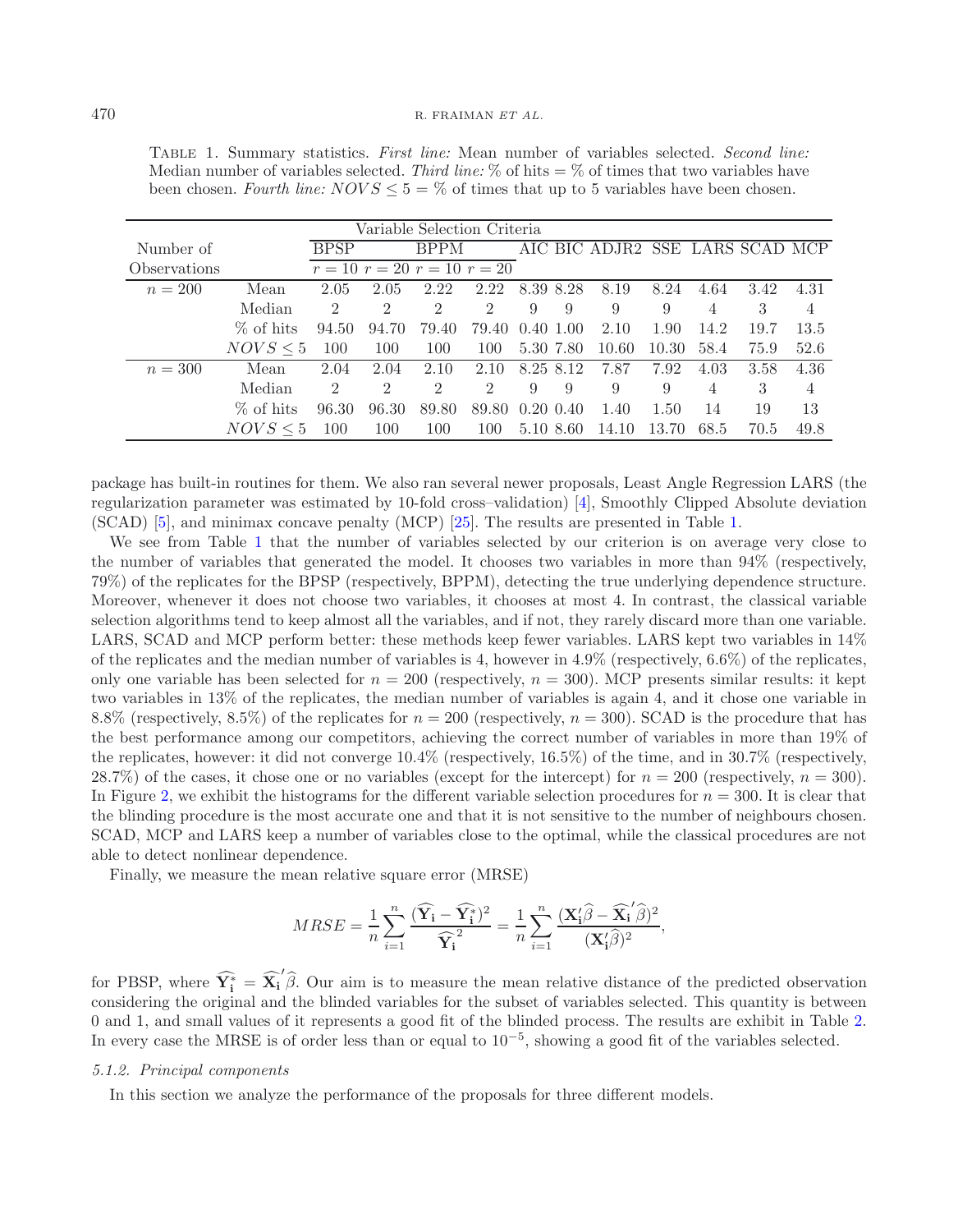<span id="page-8-0"></span>TABLE 2. MRSE for the optimal subset of variables for BPSP, for  $n = 200$  and 300 with  $r = 10$ and 20.

| Number of    | k.                    |                       |  |  |  |  |
|--------------|-----------------------|-----------------------|--|--|--|--|
| observations | 10                    | 20                    |  |  |  |  |
| 200          | $4.71 \times 10^{-5}$ | $4.90 \times 10^{-5}$ |  |  |  |  |
| 300          | $7.54 \times 10^{-6}$ | $7.52 \times 10^{-6}$ |  |  |  |  |

*Model 1.* This example was first analysed by Zou *et al.* [\[26\]](#page-16-7). The model has 10 variables, that depend either on two random variables with an additive noise or a linear combination of them with an additive noise. The variables  $Y_{1j}$  are independent normally distributed with zero mean and variance 290,  $Y_{2j}$  are also iid normally distributed random variables with zero mean and variance 300 and  $Y_{3j} = -0.3Y_{1j} + 0.925Y_{2j} + e_j$ , where  $e_j$ are iid errors with normal distribution with zero mean and unit variance. The observations  $(X_1, \ldots, X_{10j})$  for  $j = 1, \ldots, 100$  are defined as follows,

$$
X_{ij} = \begin{cases} Y_{1j} + e_{ij} & \text{for } i = 1, ..., 4, \\ Y_{2j} + e_{ij} & \text{for } i = 5, ..., 8, \\ Y_{3j} + e_{ij} & \text{for } i = 9, 10, \end{cases}
$$

while the errors  $e_{ij}$  have been generated as  $N(0, \sigma^2)$  random variables, with  $\sigma^2 = 1$  or 100. The first two principal components account for more than 99% (respectively, more than 75%) of the total variance for  $\sigma^2 = 1$ (respectively,  $\sigma^2 = 100$ ).

<span id="page-8-1"></span>*Model 2.* We consider  $Y_{1,j}$ ,  $Y_{2,j}$  and  $Y_{3,j}$  for  $j = 1, \ldots, 100$  as in *Model 1*, and also generate variables that either depend on  $Y_{1,j}$  or on  $Y_{2,j}$  or on the interaction between them,  $Y_{1,j}Y_{2,j}$ , defined as follows:

$$
X_{ij} = \begin{cases} Y_{1j} + e_{ij} & \text{for } i = 1, 2, \\ Y_{2j} + e_{ij} & \text{for } i = 3, 4, \\ Y_{3j} + e_{ij} & \text{for } i = 5, \\ \sqrt{|Y_{1j}Y_{2j}|} + e_{ij} & \text{for } i = 6, \\ \log Y_{1j}^2 + e_{ij} & \text{for } i = 7, \\ 12 \log Y_{2j}^2 + e_{ij} & \text{for } i = 8, \end{cases}
$$
(5.1)

where the errors  $e_{ij}$  follow the same distribution as in *Model 1*. The proportion of the total variance explained for  $\sigma^2 = 1$  (respectively,  $\sigma^2 = 100$ ) is almost always between 70% and 80% (respectively, 60% and 70%).

*Model 3.* We consider variables  $X_{1,j}, \ldots, X_{8,j}$  as in *Model 2* and add 60 independent noise variables normally distributed with zero mean and variance  $\sigma^2 = 1$  or 100.

We perform 1000 replications generating data from *Models 1* and *Models 2* and 200 replicates for *Model 3*. The nonparametric estimation of the conditional expectation is calculated with 5, 10 and 20 neighbours.

In every case, the data has been analysed by the blinded procedure scree plot scheme (BPSP) and also by the blinded procedure penalized minimization criterion (BPPM).

The output must be analysed in two stages. First, it is important to report the number of variables selected, and in the second stage, whenever two variables are selected, it is informative to determine whether those two variables are informative for retrieving almost all the information of the model.

We now analyse the results for *Model 1*. When the data is analysed by BPSP, two variables are always chosen. Almost always one variable has information only about  $Y_{1j}$  and the other one about  $Y_{2j}$ . In very few cases, it keeps one of them and selects a linear combination of them for the other variable. If the data is analysed by means of BPPM for  $\sigma^2 = 1$ , the results are the same as in the previous analysis, but for  $\sigma^2 = 100$  it chooses two variables between 93.70% and 97.20% of the replicates, and if not three variables are chosen. Whenever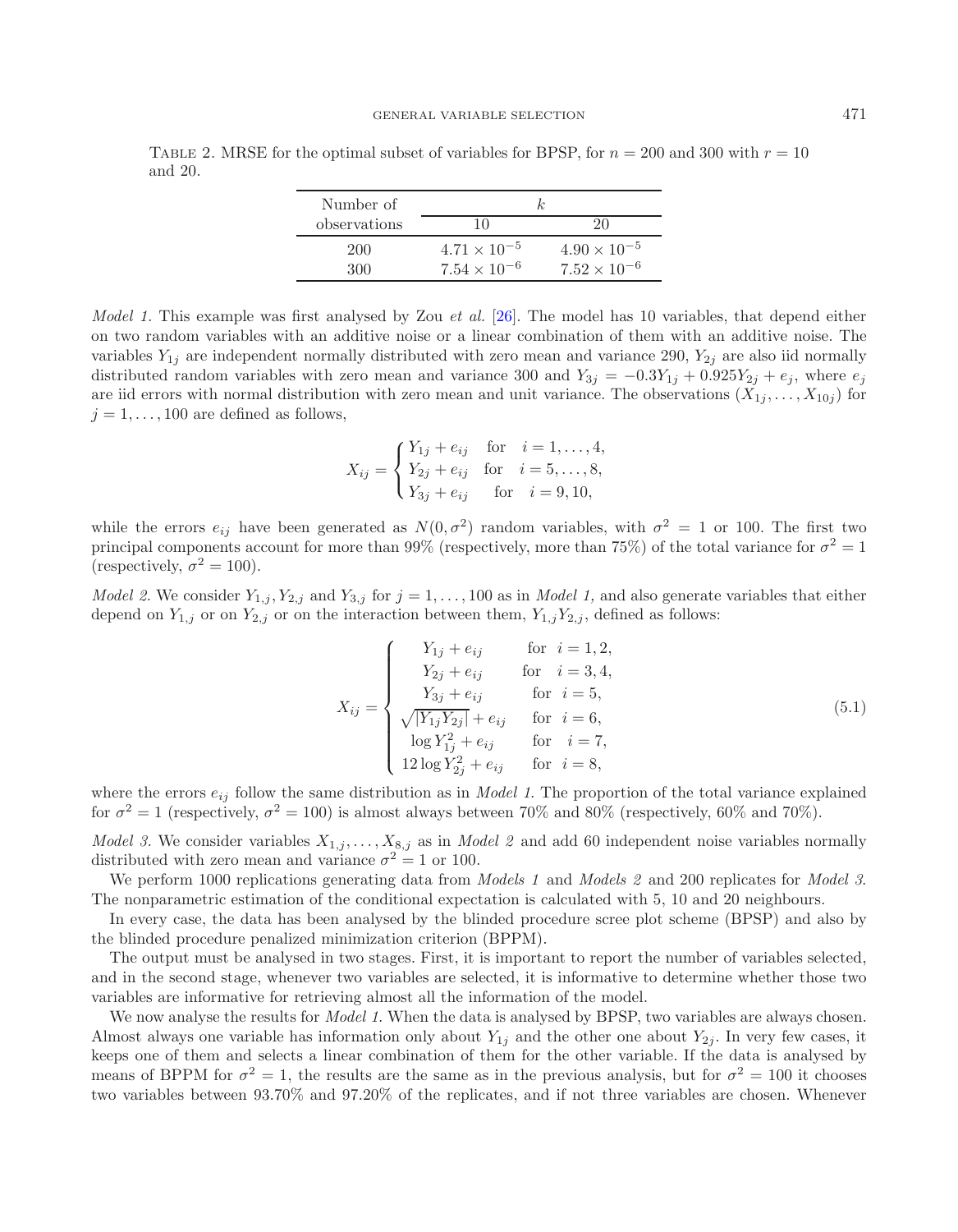<span id="page-9-0"></span>

FIGURE 2. Number of times that each procedure selects d variables for Experiment 2  $n = 200$ . (a) BPSP  $r = 10$ , (b) BPSP  $r = 20$ , (c) BPPM  $r = 10$ , (d) BPPM  $r = 20$  (e) AIC, (f) BIC,  $(g)$  ADJR2,  $(h)$  SSE  $(i)$  LARS  $(j)$  SCAD  $(k)$  MCP.

two variables are chosen, the first has information about  $Y_1$  and the second has information about  $Y_2$  in almost every case, and if not, one of them is a linear combinations of  $Y_1$  and  $Y_2$ .

It is important to note that *Model 1*, with  $\sigma = 1$ , has been previously analysed by Zou *et al.* [\[26\]](#page-16-7). They select the first 4 variables for the first principal component and  $X_{5j}, \ldots, X_{8j}$  for the second principal component. Is is clear that there is redundancy within each of those two groups.

For *Model 2*, BPSC keeps two variables in more than 90% of the replicates and if not, three variables are selected. The BPPM retains two variables in more than 80% (respectively, 73%) of the replicates for  $\sigma = 1$ (respectively,  $\sigma^2 = 100$ ), and if not, it chooses either one or three variables. In Figure [3](#page-10-0) we exhibit the optimal value for the objective function, for  $1, 2, \ldots, 5$  variables for each replication number of nearest neighbours, also the mean curve is plotted. It is clear that in almost every case the optimal number of variables is two. However it is important to retain the information provided by  $Y_1$  and  $Y_2$ , hence keeping a set of variables that depends only either on  $Y_1$  or on  $Y_2$  it is not desirable. This happens, for the BPSP, only less than 6% (respectively, 31%) of the times for  $\sigma^2 = 1$  (respectively,  $\sigma^2 = 100$ ) and for BPPM, only less than 9% (respectively, 34%) of the time for  $\sigma^2 = 1$  (respectively,  $\sigma^2 = 100$ ).

In addition, we compare our proposals with other variable selection procedures. There are methods where the number of variables must be given beforehand, while in other cases the number of variables is determined automatically. In the first category, we find several methods introduced by Jolliffe  $[15]$  $[15]$  such as  $B2$  (to retain q variables, one associates one of the original variables to each of the  $p - q$  last PCA vectors and deletes those variables) or  $B4$  (which associates one of the original variables to each of the first q PCA vectors and retains those variables). There is also an algorithm introduced by McCabe [\[18\]](#page-16-9). From the second category, we consider the sparse PCA procedures, for instance BPSPA *via* penalized matrix decomposition (PMD) [\[24](#page-16-10)]. It is fairer to compare our results with those obtained applying BPSPA *via* PMD, because those methods do not need as an input the number of variables that should be retained. Hence we perform the same simulation (Model [\(5.1\)](#page-8-1)) and find that even though they always keep all the variables, in more than 80% of the replicates, only 4 of them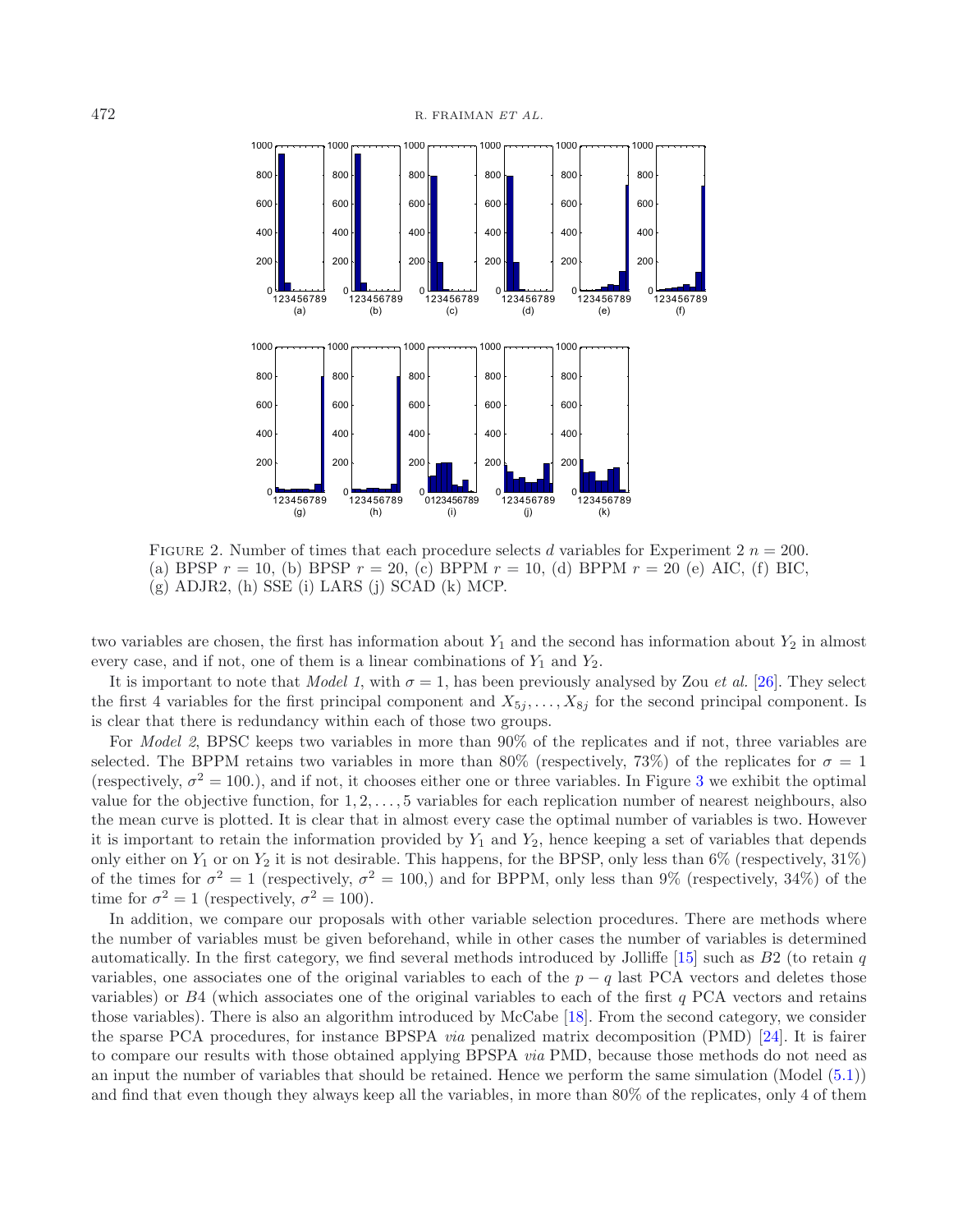<span id="page-10-0"></span>

Figure 3. In each graph the optimal value for the objective function for each replicate is exhibited. The dark line is the mean curve. (a) 5-Nearest neighbours. (b) 10-Nearest neighbours. (c) 20-Nearest neighbours.

have a high loading on the first two PCAs, keeping redundant information. If we perform the same simulation study for B2, B4 and McCabe, always keeping two variables, the results of the different procedures are very similar, retaining a set of variables without information either about  $Y_1$  or about  $Y_2$  between 40% and 63% (respectively, 43% and 47%) of the time for  $\sigma^2 = 1$  (respectively,  $\sigma^2 = 100$ ). In every case our method clearly outperforms the results for the considered competitors.

Lastly, we analyse the results for *Model 3*. The BPSP chooses two variables and neither of them are noise, and only for 10% (respectively, 30%) of the replicates for  $\sigma^2 = 1$  (respectively,  $\sigma^2 = 100$ ) are the selected variables inadequate. For the BPPM, two variables are chosen in more than 77% of the replicates and in those cases neither of them were noise.

### **5.2. A real data example**

#### *5.2.1. Regression application: The diabetes data–set*

Efron *et al.* [\[4](#page-15-6)] introduced the diabetes data–set for analysing least–angle regression (LARS) performance. LARS is a model selection technique for linear models that is less greedy than forward stepwise regression, and simple modifications of this method lead to considering all possible LASSO estimates or considering the "forward stagewise linear regression". The diabetes data–set consists of 442 observations of 10 predictors (age, gender, body mass, average blood pressure, and six blood serum measurements) and a response variable, glycaemia. Efron *et al.* [\[4\]](#page-15-6) applied LARS to this data–set and identified only 4 important variables in the diabetes study: body mass, average blood pressure, and two blood serum measurements (variables 7 and 9). The authors suggested that the ordinary least squares model should be used rather than considering LARS, once the model has been chosen, both for the model selection procedure and for the parameter estimation, to make the output more familiar. Following their advice, our goal is to determine if the 4 variables are necessary for the complete interpretation of the model or if there is redundant information present. We conducted an exhaustive search among all the possible subsets of variables (by means of both criteria namely, scree plot and penalized minimization), because the number of variables is small. In Figure  $4(a)$  $4(a)$  we show the optimal value for the objective function, for different numbers of variables. It is clear that the biggest gain is obtained using two variables, where the graph exhibits an elbow. The optimal subset according to equation [\(3.3\)](#page-4-0) is body mass and one of the blood serum measurements (variable 9). The number of nearest neighbours was cross–validated and found to be 86 for blood pressure and 107 for the other blood serum measurement (variable 7). In Figure [4\(](#page-11-0)b), we present the values for the regression function with the original variables and with the blinded variables. The points should lie on the identity line if the estimation is errorless, and in our case it appears that the approximation is good because the points are in general not that far from the line.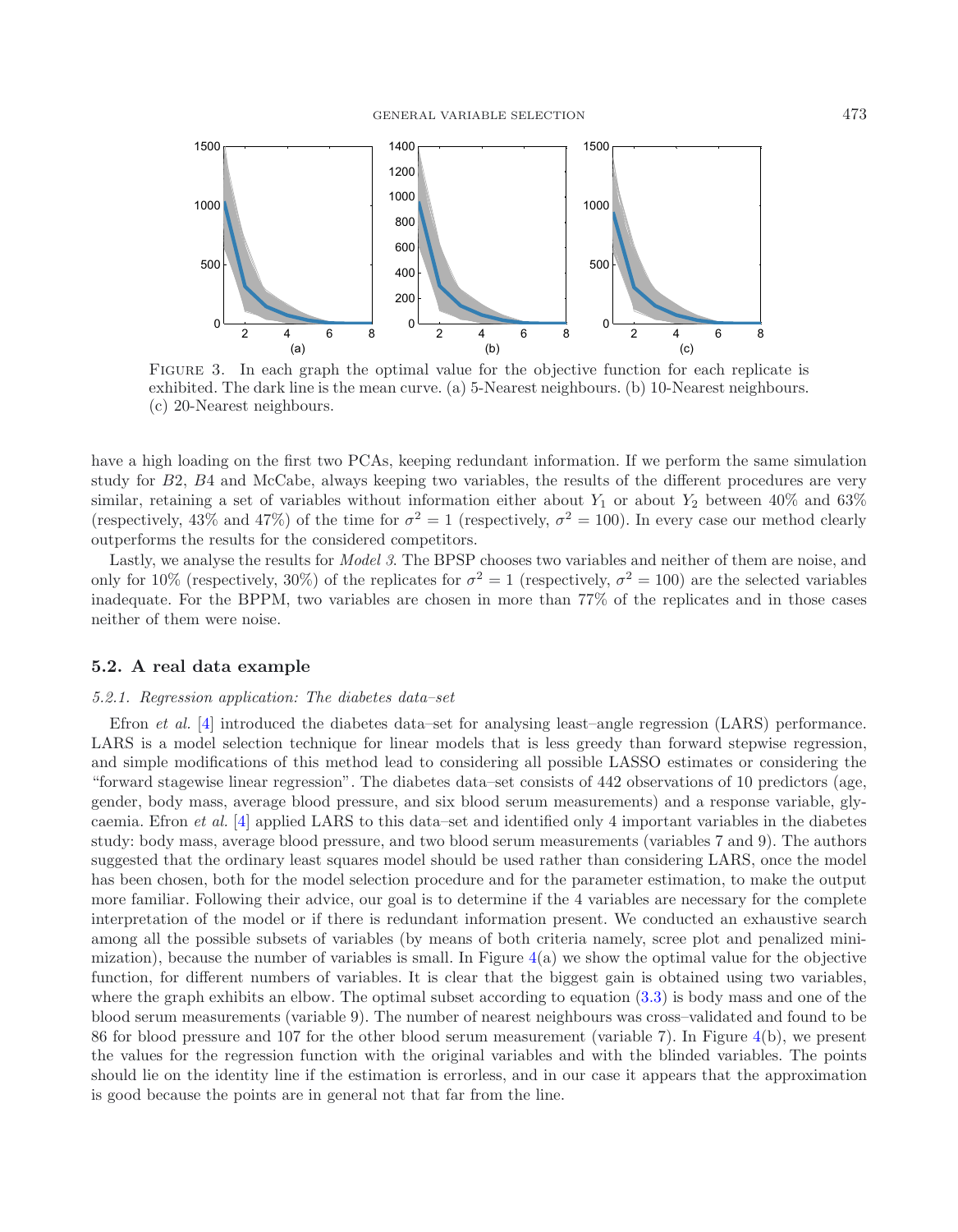<span id="page-11-0"></span>

Figure 4. (a) Optimal values for the objective function for different numbers of variables. (b) Scatter plot with, on one axis the regression function for the complete data–set and on the other one the regression function when blood pressure and one of the blood serum measurements (variable 7) are predicted using body mass and the other blood serum measurement (variable 9).

### 6. Concluding remarks

We have provided a general procedure for finding the relevant variables for a family of different statistical multivariate models, including regression and principal components analysis. The same idea can be extended to other multivariate models, like GLIM, canonical correlation among others (see [\[9\]](#page-15-3) for details).

The same idea can be extended to other multivariate models. The main idea is to *blind* some of the variables, replacing them by their predictions based on a small subset of the original variables.

From the computational point of view, it is well known that the variable selection problem is intrinsically NP– complete [\[3](#page-15-8)], since, as in every subset selection problem there is no way, without making further assumptions, of avoiding an exhaustive search: visiting all  $2^p - 1$  possible subsets. The procedure is not therefore feasible if there is a large number of variables. This problem was previously described by Fraiman *et al.* [\[6\]](#page-15-2), who proposed two ways of tackling it. One way is to use a fast optimization algorithm, genetic algorithm, for instance, retaining a small subset of variables, s, and search exhaustively among them. They also describe another method, a consistent forward-backward. It can be easily proved that the algorithm is consistent for all the cases that we studied. Another alternative for avoiding an exhaustive search is to implement a simulated annealing algorithm (Snell, 1995), but that approach goes beyond the scope of this paper.

Also, our proposal can be applied after having performed some classical selection of variables method, such as a LASSO based procedures. Hence our search begins on a lower dimensional space.

# Appendix A.

*Proof of Theorem* [3.2](#page-4-1)*.* In order to prove our result it suffices to show that for each fixed subset I the empirical objective function [\(3.3\)](#page-4-0) converges almost surely to the theoretical objective function [\(2.5\)](#page-3-0), which will hold if we show that,

$$
\frac{1}{n}\sum_{j=1}^{n}g^{2}\left(\mathbf{X}_{j},\beta_{n}\right)\to E\left(g^{2}\left(\mathbf{X},\beta_{0}\right)\right) \text{ a.s.},\tag{A.1}
$$

<span id="page-11-1"></span>
$$
\frac{1}{n}\sum_{j=1}^{n}g^{2}\left(\hat{\mathbf{X}}_{j}(I),\beta_{n}\right)\to E\left(g^{2}\left(\mathbf{Z}(I),\beta_{0}\right)\right) \text{ a.s.}\tag{A.2}
$$

<span id="page-11-3"></span>and

<span id="page-11-2"></span>
$$
\frac{1}{n}\sum_{j=1}^{n}g\left(\mathbf{X}_{j},\beta_{n}\right)g\left(\hat{\mathbf{X}}_{j}(I),\beta_{n}\right)\to E\left(g\left(\mathbf{X},\beta_{0}\right)g\left(\mathbf{Z}(I),\beta_{0}\right)\right) \text{ a.s.}\tag{A.3}
$$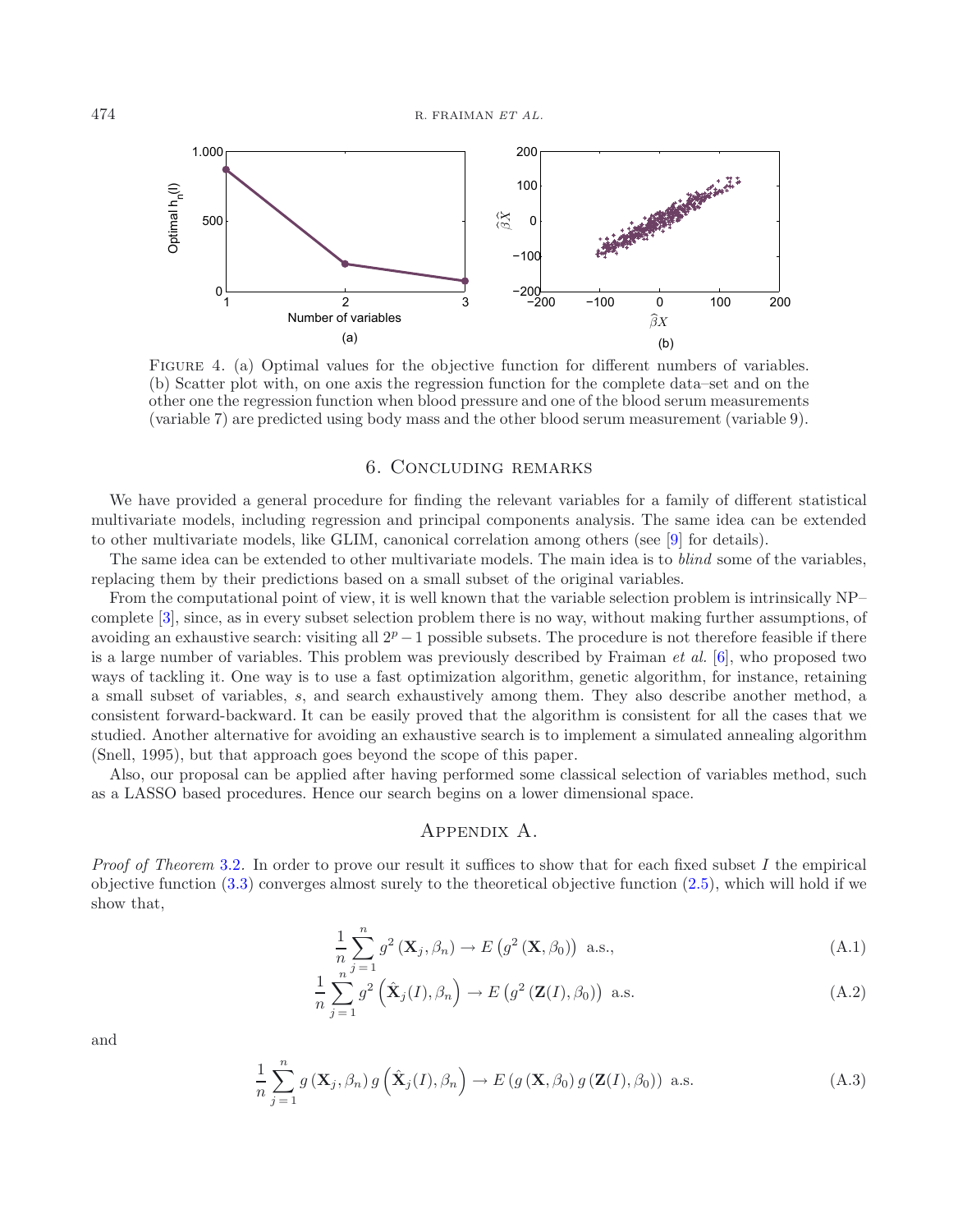<span id="page-12-0"></span>In first place to prove  $(A.1)$ . We observe that,

$$
\frac{1}{n}\sum_{j=1}^{n}g^{2}\left(\mathbf{X}_{j},\beta_{n}\right)=\frac{1}{n}\sum_{j=1}^{n}\left(g^{2}\left(\mathbf{X}_{j},\beta_{n}\right)-g^{2}\left(\mathbf{X}_{j},\beta_{0}\right)\right)
$$
(A.4)

$$
+\frac{1}{n}\sum_{j=1}^{n}g^{2}\left(\mathbf{X}_{j},\beta_{0}\right)
$$
\n(A.5)

From assumption **HR1** it follows that the right–hand side of [\(A.4\)](#page-12-0) converges a.s. to 0. On the other hand, assumption **HR2**,  $E(g^2(\mathbf{X}, \beta_0)) < \infty$ , implies that the almost surely convergence to  $E(g^2(\mathbf{X}, \beta_0))$  of  $(A.5)$ follows from the Strong Law of Large Number (SLLN).

On a second stage, and in order to prove  $(A.2)$  we define the unobservable variables  $\mathbf{Z}_1(I), \ldots, \mathbf{Z}_n(I)$ , where

$$
Z_j(I)[i] = \begin{cases} X_j[i] & \text{if } i \in I \\ E(X_j[i]|X_j(I)) & \text{otherwise,} \end{cases}
$$
 (A.6)

and denote by  $Q_n^*(I)$  it's empirical distribution.

<span id="page-12-1"></span>Hence, we have

<span id="page-12-3"></span>
$$
\frac{1}{n}\sum_{j=1}^{n}g^{2}\left(\hat{\mathbf{X}}_{j}(I),\beta_{n}\right)=\frac{1}{n}\sum_{j=1}^{n}\left(g^{2}\left(\hat{\mathbf{X}}_{j}(I),\beta_{n}\right)-g^{2}\left(\hat{\mathbf{X}}_{j}(I),\beta_{0}\right)\right)
$$
(A.7)

$$
+\frac{1}{n}\sum_{j=1}^{n}\left(g^{2}\left(\hat{\mathbf{X}}_{j}(I),\beta_{0}\right)-g^{2}\left(\mathbf{Z}_{j}(I),\beta_{0}\right)\right)
$$
(A.8)

$$
+\frac{1}{n}\sum_{j=1}^{n}g^{2}\left(\mathbf{Z}_{j}(I),\beta_{0}\right).
$$
 (A.9)

The right–hand side of equation [\(A.7\)](#page-12-1) converges a.s. to 0 since assumption **HR1** holds. The a.s. convergence to 0 of the term [\(A.8\)](#page-12-1) follows from the uniform continuity of g stated in **HR1** and assumption **H1**. Moreover assumption **HR2**,  $E(g^2(\mathbf{Z}(I), \beta_0)) < \infty$ , implies that the almost sure convergence to  $E(g^2(\mathbf{Z}(I), \beta_0))$  of  $(A.9)$ follows from the SLLN.

<span id="page-12-2"></span>On a third stage we are going to prove [\(A.3\)](#page-11-3). We observe that,

$$
\frac{1}{n}\sum_{j=1}^{n}g\left(\mathbf{X}_{j},\beta_{n}\right)g\left(\hat{\mathbf{X}}_{j}(I),\beta_{n}\right) = \frac{1}{n}\sum_{j=1}^{n}\left(g\left(\mathbf{X}_{j},\beta_{n}\right)g\left(\hat{\mathbf{X}}_{j}(I),\beta_{n}\right) - g\left(\mathbf{X}_{j},\beta_{0}\right)g\left(\hat{\mathbf{X}}_{j}(I),\beta_{0}\right)\right) \n+ \frac{1}{n}\sum_{j=1}^{n}\left(g\left(\mathbf{X}_{j},\beta_{0}\right)g\left(\hat{\mathbf{X}}_{j}(I),\beta_{0}\right) - g\left(\mathbf{X}_{j},\beta_{0}\right)g\left(\mathbf{Z}_{j}(I),\beta_{0}\right)\right) \quad (A.10)
$$

$$
+\frac{1}{n}\sum_{j=1}^{n}g\left(\mathbf{X}_{j},\beta_{0}\right)g\left(\mathbf{Z}_{j}(I),\beta_{0}\right).
$$
\n(A.11)

From assumption **HR1** it follows that  $(A.10)$  converges a.s. to 0. The a.s. convergence to 0 of the term [\(A.10\)](#page-12-2) follows from the uniform continuity of g stated in **HR1** and assumption **H1**. Moreover **HR2** implies that  $E(|g(\mathbf{X},\beta_0)g(\mathbf{Z}(I),\beta_0)|)<\infty$ , then from the SLLN we have that  $(A.11)$  converges to  $E\left(|g\left(\mathbf{X},\beta_0\right)g\left(\mathbf{Z}(I),\beta_0\right)\right).$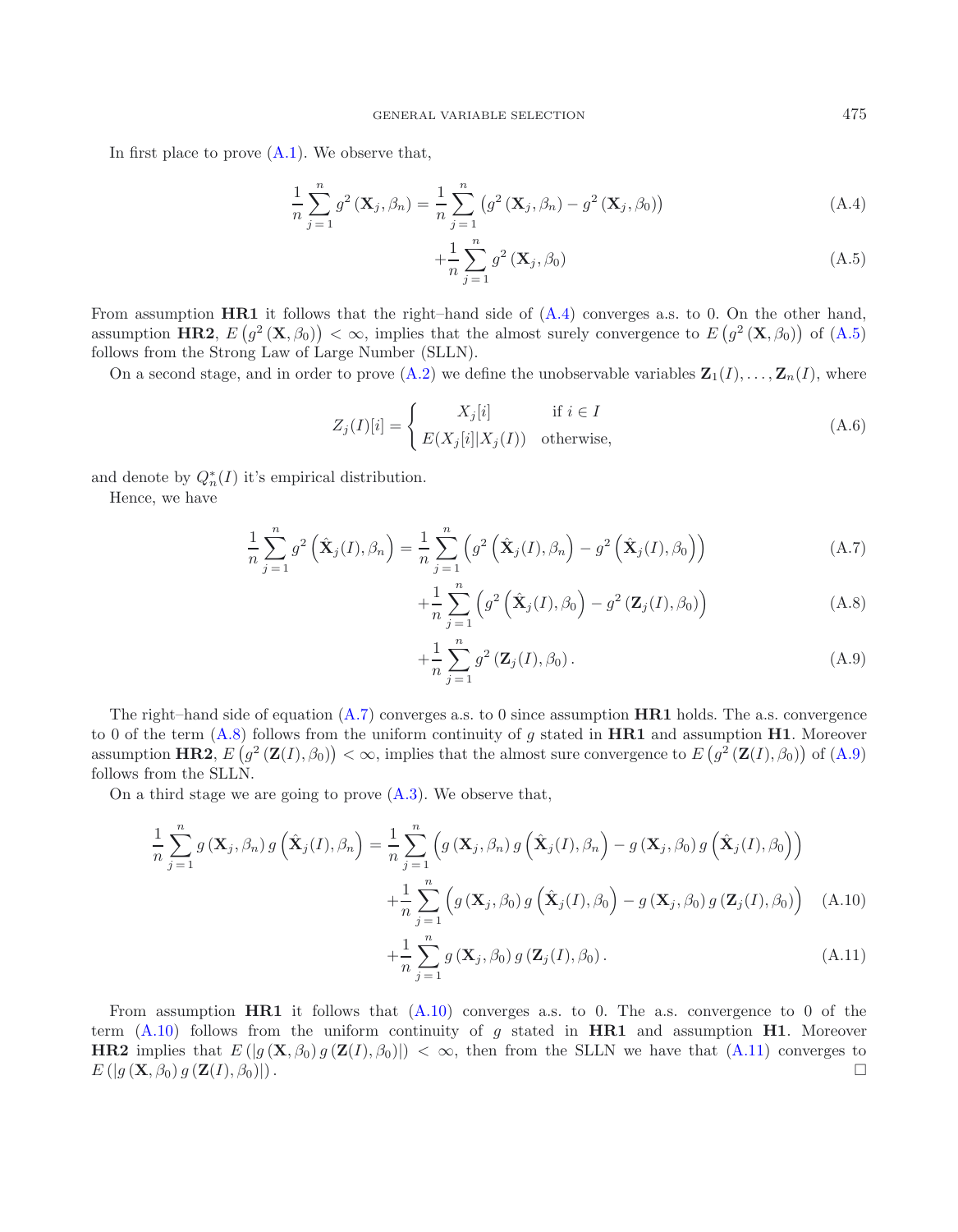*Proof of Theorem* [3.3](#page-5-0). In order to prove our statement it is enough to show that [\(3.4\)](#page-4-2) converges to [\(2.7\)](#page-3-1) a.s. To simplify notation, without loss of generality, we consider only one principal component (*i.e.*,  $l = 1$ ), which will be denoted  $\alpha = \alpha_1$ . Then we have,

$$
h_n(I) = \frac{1}{n} \sum_{j=1}^n \left( \alpha^m \mathbf{X}_j - \alpha^m \hat{\mathbf{X}}_j(I) \right)^2 = \frac{1}{n} \sum_{j=1}^n \left( \sum_{i \notin I} \alpha^n[i] (X_j[i] - \hat{X}_j(I)[i]) \right)^2
$$
  
= 
$$
\sum_{i \notin I} (\alpha^n[i])^2 \frac{1}{n} \sum_{j=1}^n \left( X_j[i] - \hat{X}_j(I)[i] \right)^2
$$
  
+ 
$$
2 \sum_{i,k \notin I, i < k} \alpha^n[i] \alpha^n[k] \frac{1}{n} \sum_{j=1}^n \left( X_j[i] - \hat{X}_j(I)[i] \right) \left( X_j[k] - \hat{X}_j(I)[k] \right)
$$

and

$$
h(I) = E\left(\left(\alpha' \mathbf{X} - \alpha' \mathbf{Z}(I)\right)^2\right) = E\left(\left(\sum_{i \notin I} \alpha[i] \left(X[i] - Z(I)[i]\right)\right)^2\right)
$$
  
= 
$$
\sum_{i \notin I} \left(\alpha[i]\right)^2 E\left(\left(X[i] - Z(I)[i]\right)^2\right)
$$
  
+ 
$$
2 \sum_{i,k \notin I, i < k} \alpha[i] \alpha[k] E\left(\left(X[i] - Z(I)[i]\right) \left(X[k] - Z(I)[k]\right)\right).
$$

Dauxois *et al.* [\[2](#page-15-5)] show strong consistency of the eigenvalues and their associated eigenvectors, under mild regular conditions (see Prop. 2 and 4 therein). They establish that it is enough to show the convergence of the covariance matrix in the operator space norm. More specifically, they prove that if

$$
\sup_{\|u\|=1}\left\|\left(\hat{\Sigma}_n-\Sigma\right)(u)\right\|\to 0 \text{ a.s.},
$$

then

$$
\alpha_k^n \to \alpha_k \text{ a.s., for all } 1 \le k \le p,
$$

where  $\alpha_k^n$  (respectively,  $\alpha_k$ ) are the eigenvectors of  $\hat{\Sigma}_n$  (respectively,  $\Sigma$ ), which is the empirical covariance matrix associated with  $P_n$  (respectively,  $P$ ).

<span id="page-13-0"></span>The proof will be complete if we show that,

$$
\frac{1}{n}\sum_{j=1}^{n} (X_j[i] - \hat{X}_j(I)[i])^2 \to E\left( (X[i] - Z(I)[i])^2 \right) \text{ a.s.}, \tag{A.12}
$$

<span id="page-13-1"></span>and

$$
\frac{1}{n}\sum_{j=1}^{n} \left( X_j[i] - \hat{X}_j(I)[i] \right) \left( X_j[k] - \hat{X}_j(I)[k] \right) \to E\left( (X[i] - Z(I)[i]) (X[k] - Z(I)[k]) \right) \text{ a.s.} \tag{A.13}
$$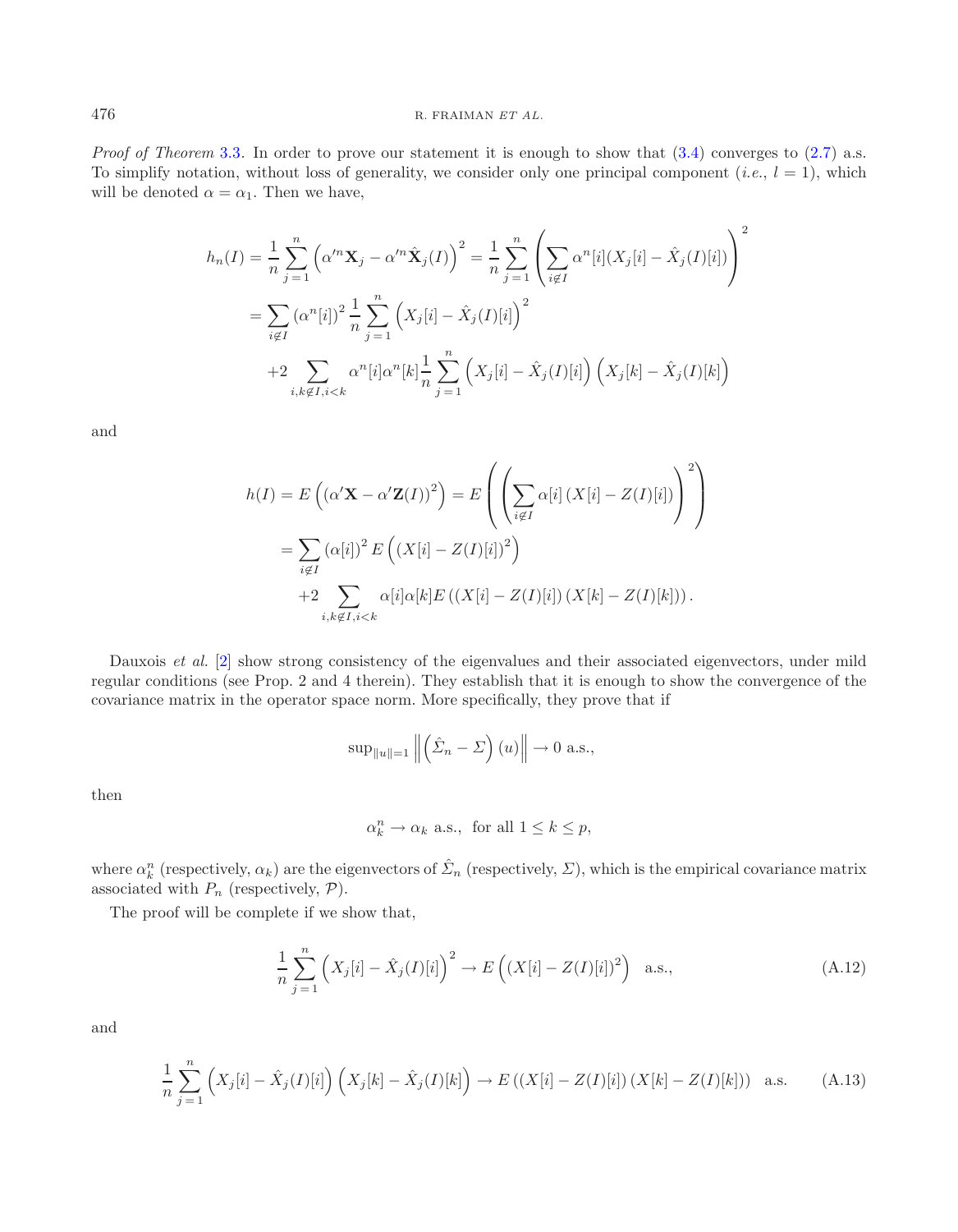First, we prove  $(A.12)$ . Recalling the definition given in  $(A.6)$  we have

$$
\frac{1}{n} \sum_{j=1}^{n} \left( X_j[i] - \hat{X}_j(I)[i] \right)^2 = \frac{1}{n} \sum_{j=1}^{n} \left( X_j[i] - Z_j(I)[i] + Z_j(I)[i] - \hat{X}_j(I)[i] \right)^2
$$

$$
= \underbrace{\frac{1}{n} \sum_{j=1}^{n} (X_j[i] - Z_j(I)[i])^2}_{(a)} + \underbrace{\frac{1}{n} \sum_{j=1}^{n} \left( Z_j(I)[i] - \hat{X}_j(I)[i] \right)^2}_{(b)}
$$

$$
+ \underbrace{\frac{2}{n} \sum_{j=1}^{n} (X_j[i] - Z_j(I)[i]) \left( Z_j(I)[i] - \hat{X}_j(I)[i] \right)}_{(c)}
$$

By the SLLN, since  $\{X_j[i] - Z_j(I)[i]\}$ , for  $j = 1, \ldots, n\}$  are iid random variables with finite second moment (assumption **HP2**), we have that,

$$
\frac{1}{n}\sum_{j=1}^{n} (X_j[i] - Z_j(I)[i])^2 \to E\left( (X[i] - Z(I)[i])^2 \right)
$$
 a.s.

The a.s. convergence to 0 of (b) follows from assumption **H1**. Finally from Cauchy−Schwarz inequality, we have that,

$$
\left| \frac{2}{n} \sum_{j=1}^{n} (X_j[i] - Z_j(I)[i]) \left( Z_j(I)[i] - \hat{X}_j(I)[i] \right) \right| \le 2 \left( \frac{1}{n} \sum_{j=1}^{n} (X_j[i] - Z_j(I)[i])^2 \right)^{1/2} \left( \frac{1}{n} \sum_{j=1}^{n} \left( Z_j(I)[i] - \hat{X}_j(I)[i] \right)^2 \right)^{1/2}.
$$
\n(A.14)

The first term on the right–hand side of (A.18) converges a.s. to  $E((X[i] - Z[i])^2)$  by the SLLN, while the second one converges a.s. to 0 by assumption **H1**.

<span id="page-14-0"></span>In second place, we are going to proof  $(A.13)$  following the same idea.

$$
\frac{1}{n} \sum_{j=1}^{n} \left( X_{j}[i] - \hat{X}_{j}(I)[i] \right) \left( X_{j}[k] - \hat{X}_{j}(I)[k] \right)
$$
\n
$$
= \frac{1}{n} \sum_{j=1}^{n} \left( X_{j}[i] - Z_{j}(I)[i] + Z_{j}(I)[i] - \hat{X}_{j}(I)[i] \right) \left( X_{j}[k] - Z_{j}(I)[k] + Z_{j}(I)[k] - \hat{X}_{j}(I)[k] \right)
$$
\n
$$
= \frac{1}{n} \sum_{j=1}^{n} \left( X_{j}[i] - Z_{j}(I)[i] \right) \left( X_{j}[k] - Z_{j}(I)[k] \right)
$$
\n
$$
+ \frac{1}{n} \sum_{j=1}^{n} \left( X_{j}[i] - Z_{j}(I)[i] \right) \left( Z_{j}(I)[k] - \hat{X}_{j}(I)[k] \right) \tag{A.15}
$$

$$
+\frac{1}{n}\sum_{j=1}^{n}\left(Z_{j}(I)[i]-\hat{X}_{j}(I)[i]\right)(X_{j}[k]-Z_{j}(I)[k])
$$
\n(A.16)

$$
+\frac{1}{n}\sum_{j=1}^{n}\left(Z_{j}(I)[i] - \hat{X}_{j}(I)[i]\right)\left(Z_{j}(I)[k] - \hat{X}_{j}(I)[k]\right).
$$
\n(A.17)

For  $i \in I^c$ , since  $\{X_j[i] - Z_j(I)[i]\}$ , for  $j = 1, \ldots, n\}$  are iid random variables with finite second moment (assumption **HP2**), we have that,  $\{(X_j[i]-Z_j(I)[i])(X_j[k]-Z_j(I)[k]),$  for  $j=1,\ldots,n\}$  are iid random variables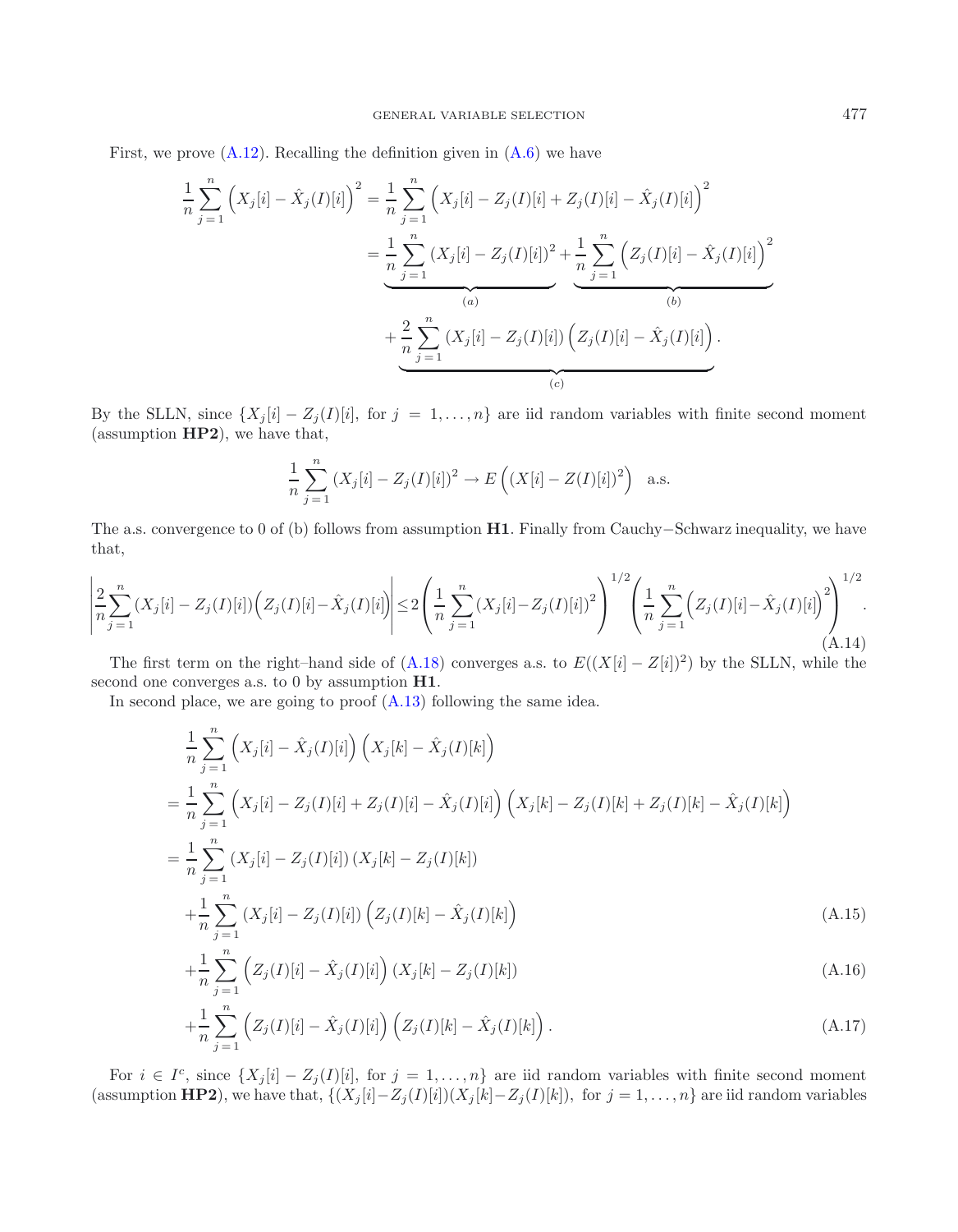with finite first moment, and using the SLLN we have that

$$
\frac{1}{n}\sum_{j=1}^{n} (X_j[i] - Z_j(I)[i]) (X_j[k] - Z_j(I)[k]) \to E((X[i] - Z(I)[i]) (X[k] - Z(I)[k])) \text{ a.s.}
$$

From Cauchy−Schwarz inequality, we have that,

$$
\left| \frac{1}{n} \sum_{j=1}^{n} (X_j[i] - Z_j(I)[i]) \left( Z_j(I)[k] - \hat{X}_j(I)[k] \right) \right| \le
$$
  

$$
\left( \frac{1}{n} \sum_{j=1}^{n} (X_j[i] - Z_j(I)[i])^2 \right)^{1/2} \left( \frac{1}{n} \sum_{j=1}^{n} \left( Z_j(I)[k] - \hat{X}_j(I)[k] \right)^2 \right)^{1/2}.
$$

The first term on the right–hand side converges a.s. to  $E((X[i] - Z[i])^2)$  by the SLLN, while the second one converges a.s. to 0 by assumption **H1**.

Following the same idea we have that  $(A.16)$  converges to 0 a.s.

Finally, to prove that [\(A.17\)](#page-14-0) vanishes, we apply the Cauchy−Schwarz inequality again,

$$
\left| \frac{1}{n} \sum_{j=1}^{n} \left( Z_j(I)[i] - \hat{X}_j(I)[i] \right) \left( Z_j(I)[k] - \hat{X}_j(I)[k] \right) \right| \le
$$
  

$$
\left( \frac{1}{n} \sum_{j=1}^{n} \left( Z_j(I)[i] - \hat{X}_j(I)[i] \right)^2 \right)^{1/2} \left( \frac{1}{n} \sum_{j=1}^{n} \left( Z_j(I)[k] - \hat{X}_j(I)[k] \right)^2 \right)^{1/2}.
$$

Both terms converge a.s. to 0 by assumption  $H1$ .

*Acknowledgements.* This work has been partially supported by Grant pict 2008-0921 from ANPCyT (Agencia Nacional de Promoción Científica y Tecnológica), Argentina. The authors are grateful to two anonymous referees and the Associate Editors for the careful reading and insightful comments that substantially improved the paper.

#### **REFERENCES**

- [1] J.C. Bezdek, Pattern Recognition with Fuzzy Objective Function Algorithms. Plenum Press, New York (1981).
- <span id="page-15-5"></span>[2] J. Dauxois, A. Pousse and Y. Romain, Asymptotic theory for the principal component analysis of a vector random function: Some applications to statistical inference. *J. Multivariate Anal.* **12** (1982) 136–154.
- <span id="page-15-8"></span>[3] K.A. De Jong and W.M. Spears, Using genetic algorithms to solve NP-complete problems. In *Proc. of the Third International Conference on Genetic Algorithms*. Edited by J.D. Schaffer (1989) 124–132.
- <span id="page-15-6"></span>[4] B. Efron, T. Hastie, I. Johnstone and R. Tibshirani, Least angle regression. With discussion, and a rejoinder by the authors. *Ann. Stat.* **32** (2004) 407–499.
- <span id="page-15-7"></span>[5] J. Fan and R. Li, Variable selection via nonconcave penalized likelihood and its oracle properties. *J. Am. Stat. Assoc.* **96** (2001) 1348–1361.
- <span id="page-15-2"></span>[6] R. Fraiman, A. Justel and M. Svarc, Selection of variables for cluster analysis and classification rules. *J. Am. Stat. Assoc.* **103** (2008) 1294–1303.
- <span id="page-15-0"></span>[7] C. Fraley and A.E. Raftery, Model-based clustering, discriminant analysis, and density estimation. *J. Am. Stat. Assoc.* **97** (2002) 611–631.
- <span id="page-15-1"></span>[8] C. Fraley and A.E. Raftery, *MCLUST Version 3 for R: Normal Mixture Modeling and Model-based Clustering*. Technical Report No. 504, Department of Statistics, University of Washington (2009).
- [9] Y. Gimenez, *Selecci´on de variables para datos multivariado y para datos funcionales*. Ph.D. thesis (2015). Available at [http://](http://cms.dm.uba.ar/academico/carreras/doctorado/TesisYaninaGimenez.pdf) [cms.dm.uba.ar/academico/carreras/doctorado/TesisYaninaGimenez.pdf](http://cms.dm.uba.ar/academico/carreras/doctorado/TesisYaninaGimenez.pdf)
- <span id="page-15-4"></span><span id="page-15-3"></span>[10] B.E. Hansen, Uniform convergence rates for kernel estimation with dependent data. *Econometric Theory* **24** (2008) 726–748.
- [11] W.K. Härdle and L. Simar, *Applied Multivariate Statistical Analysis*. Springer Verlag, Berlin (2007).